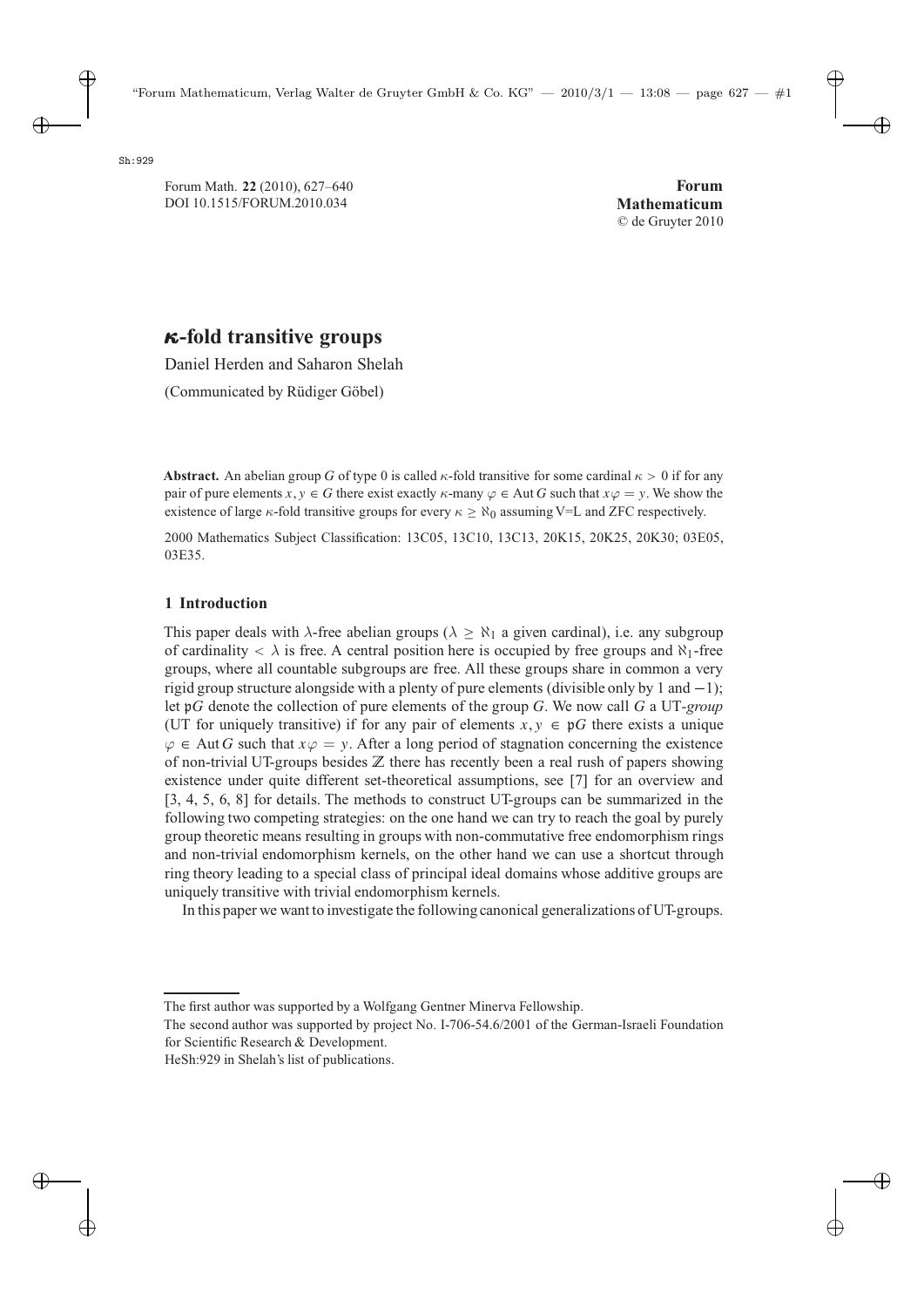**Definition 1.1.** Let G be an  $\aleph_1$ -free group (or more generally: of type 0).

- (a) G is  $\kappa$ -fold transitive for some cardinal  $\kappa > 0$  if for any pair of elements  $x, y \in \mathfrak{p}G$  there exist exactly  $\kappa$ -many different  $\varphi \in \text{Aut } M$  such that  $x\varphi = y$ .
- (b) G is *almost uniquely transitive* if for any pair of elements  $x, y \in \mathfrak{p}G$  there exist at least two but finitely many different  $\varphi \in \text{Aut } M$  such that  $x\varphi = y$ .

In Corollary 2.5 we will see that almost uniquely transitive groups are a special case of  $\kappa$ -fold transitive groups. Concerning the existence of  $\kappa$ -fold transitive groups we will prove the following result. Recall here that cf( $\alpha$ ) denotes the cofinality of an ordinal  $\alpha$  and that  $S^{\lambda}_{\aleph_0} := {\alpha \in \lambda | \text{cf}(\alpha) = \aleph_0}.$ 

**Theorem 1.2.** Let  $\kappa \ge \aleph_0$  be a cardinal and  $\lambda > \kappa$  be a regular cardinal with  $\lozenge_S$  for some non-reflecting stationary  $S \subseteq S^{\lambda}_{\aleph_0}$ . Then there exists a  $\lambda$ -free  $\kappa$ -fold transitive group<br>of cardinality  $\lambda$ *of cardinality* λ*.*

As the endomorphism rings of  $\kappa$ -fold transitive groups have obligatory non-trivial endomorphism kernels for  $\kappa > 1$  the group theoretic approach from [6] using iterated pushouts will celebrate a fulminant comeback here. But in contrast to [6] this time the proof makes use of the Diamond Principle  $\Diamond$ s. Remember here that assuming Gödel's universe V=L a non-reflecting stationary  $S \subseteq S_{\alpha_0}^{\lambda_0}$  exists for every successor cardinal  $\lambda > \aleph_0$ , see [9]. For  $\lambda = \lambda^+ = 2\lambda^+$  the Diamond Bringiple  $\triangle$ , holds for any stationary  $S \subseteq (\lambda > \lambda)$  of  $(\lambda) \neq$  $\lambda = \chi^+ = 2^{\chi}$  the Diamond Principle  $\Diamond_S$  holds for any stationary  $S \subseteq {\delta < \lambda}$  cf( $\delta$ )  $\neq$ cf(x), see [10] for a proof and a history on earlier weaker results.

The Sections 2 to 4 of this paper engage in the proof of Theorem 1.2. In Section 5 then follows a concluding discussion of the used construction with references to UT-groups and Black Box constructions.

That we focus in this paper on the case  $\kappa \ge \aleph_0$  has technical reasons: throughout our algebraic prerequisites and construction tools we will assume that for some pure element  $a^*$  in our  $\kappa$ -fold transitive group G the group K of automorphisms  $\varphi \in$  Aut G leaving  $a^*$ fixed is a non-commutative free group of cardinality  $\kappa$ , hence  $\kappa > \aleph_0$ . The case  $\kappa < \aleph_0$  will need a much more careful and elaborate construction allowing commuting endomorphisms and a more complex endomorphism ring structure. This will be the object of a subsequent paper.

Our notations are standard (see  $[1, 2, 7, 9]$ ) and homomorphisms are applied on the right. For an introduction into algebraic constructions using set theoretic tools we refer to [1, 7].

#### **2 Algebraic preparatory work**

Throughout this and the following sections let  $\aleph_0 \leq \kappa < \lambda$  be cardinals with  $\lambda$  regular. We will emphasize the free  $\Diamond$ <sub>S</sub>-construction. The correspondent definitions and results for the  $\aleph_1$ -free Black Box-construction mentioned in Section 5 are noted in brackets.

#### **Definition 2.1.**

(a) Let  $\mathcal{A}(\mathcal{A}^*)$  be the class of all  $\mathfrak{x} = (G_{\mathfrak{x}}, Y_{\mathfrak{x}}, F_{\mathfrak{x}}, \overline{G}^{\mathfrak{x}}, \overline{A}^{\mathfrak{x}}, a_{\mathfrak{x}}^*) = (G, Y, F, \overline{G}, \overline{A}, a^*)$  with: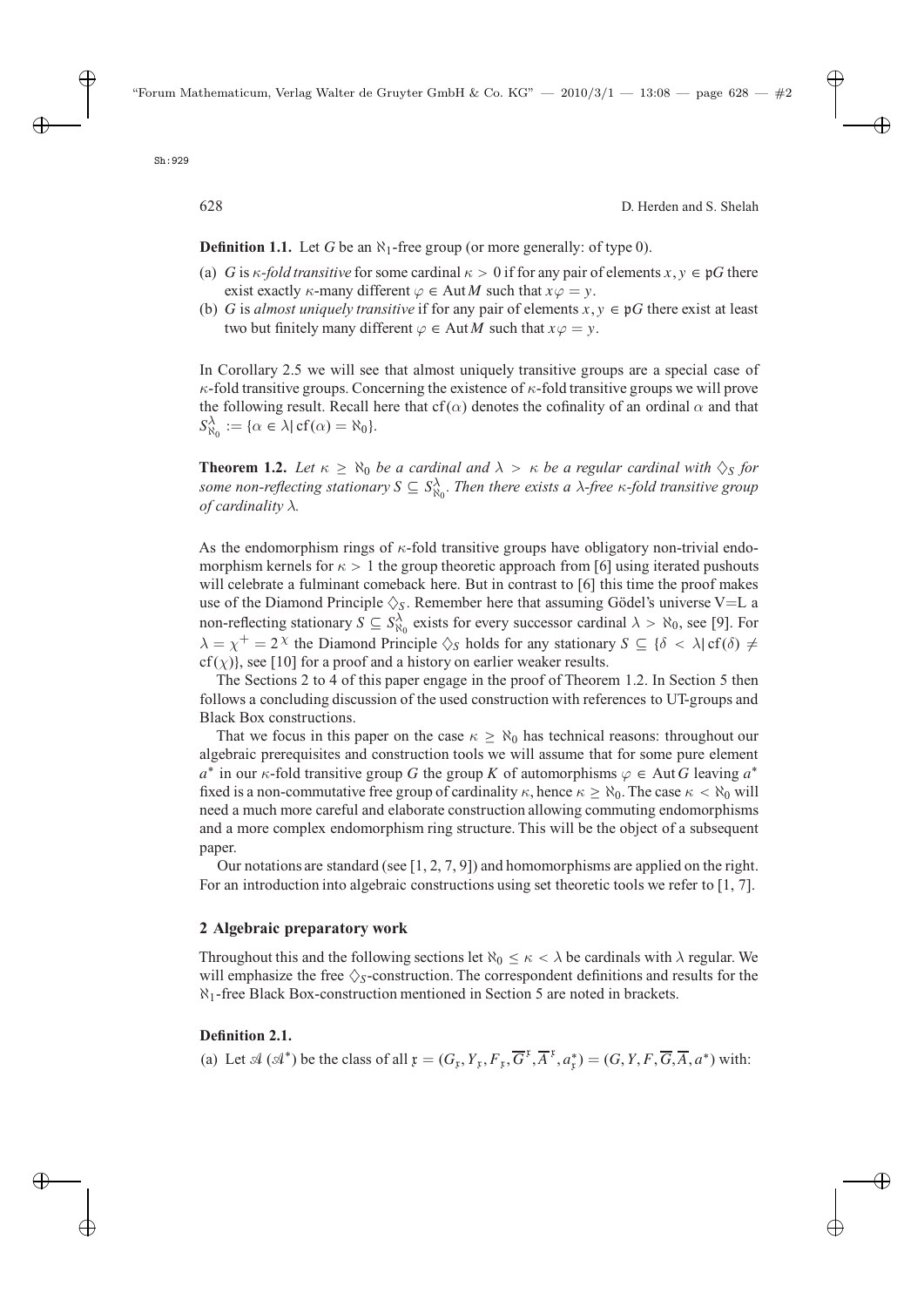- ( $\alpha$ )  $G \neq 0$  is a free ( $\aleph_1$ -free) commutative group.
- (β) Y is a set of non-commutative free generators with  $F = \langle Y \rangle$  and  $|Y| \le |G|$ .
- ( $\gamma$ )  $\overline{G} = \langle G_f : f \in F \rangle$  with  $G_f \subseteq_* G$  for all  $f \in F$  and  $G/G_y \in$  free ( $\aleph_1$ -free) for all  $y \in Y \in \{ -1, 1 \}$  $y \in Y, \varepsilon \in \{-1, 1\}.$
- (δ)  $A = \langle A_f : f \in F \rangle$  with  $A_f : G_f \mapsto G_{f^{-1}}$  a group isomorphism. We set  $G_1 := G$ <br>and  $A_1 := id \subset \text{for } 1 = 1_F$ and  $A_1 := id_G$  for  $1 = 1_F$ .
- (*ε*) If  $f = y_1^{\varepsilon_1} y_2^{\varepsilon_2} \dots y_n^{\varepsilon_n}$  ( $\varepsilon_i \in \{-1, 1\}$ ) is the reduced representation of  $f \in F$  via Y (i.e. the representation of minimal length *n*) then (i.e. the representation of minimal length  $n$ ), then

$$
A_f = A_{y_1}^{\varepsilon_1} A_{y_2}^{\varepsilon_2} \dots A_{y_n}^{\varepsilon_n}.
$$

In particular

- $G_f = \text{Dom}(A_{y_1}^{\varepsilon_1} A_{y_2}^{\varepsilon_2} ... A_{y_n}^{\varepsilon_n})$  and  $G_{f^{-1}} = \text{Im}(A_{y_1}^{\varepsilon_1} A_{y_2}^{\varepsilon_2} ... A_{y_n}^{\varepsilon_n}).$
- ( $\zeta$ )  $a^* \in \mathfrak{p}G$  and  $\left| F_x(a^*, a^*) \right| = \kappa$ , where we set  $F_x(a, b) := \{ f \in F : aA_f \in \mathbb{Z}b \}$  for all  $a, b \in \mathfrak{p}G$  Here  $aA_f \in \mathbb{Z}b$  includes the implications  $a \in G$  and  $b \in G$ .  $a \in \text{PO}$  and  $\left[ \begin{array}{c} \n r_x(a', a') \right] = b$ , where we set  $r_x(a, b) := \emptyset \in T$  .  $an f \in \mathbb{Z}$  and  $a, b \in \mathbb{G}_f$  and  $b \in \mathbb{G}_{f^{-1}}$ .
- (*η*) If  $b \in \mathfrak{p}G$  with  $F_{\mathfrak{r}}(a^*, b) = \emptyset$ , then  $F_{\mathfrak{r}}(b, b) = \{1\}$ .
- (b) For every  $\mathfrak{x} \in \mathcal{A}(\mathcal{A}^*)$  set  $K := K_{\mathfrak{x}} := F_{\mathfrak{x}}(a^*, a^*) \subseteq F_{\mathfrak{x}}$  as subgroup.

The maps  $A_y$  ( $y \in Y$ ) were called "partial automorphisms" in [6] as their main purpose is to grow up by algebraic manipulation to automorphisms of the whole group G. Recall here that the composition  $\varphi\mu$  of two partial automorphisms  $\varphi$ ,  $\mu$  was defined canonically as having domain Dom ( $\varphi \mu$ ) = (Dom  $\mu \cap \text{Im } \varphi$ ) $\varphi^{-1}$  and image Im ( $\varphi \mu$ ) = (Dom  $\mu \cap \text{Im } \varphi$ ) $\mu$ .

#### **Corollary 2.2.**

- (1) *If*  $f = f_1 f_2 \dots f_n$  *for elements*  $f, f_1, \dots, f_n \in F$ *, then*  $A_f \supseteq A_{f_1} A_{f_2} \dots A_{f_n}$  *holds.*
- (2) *For every*  $f \in F$ ,  $g \in G_f$  *holds*  $g \in \mathfrak{p}G \Longleftrightarrow gA_f \in \mathfrak{p}G$ .
- (3) *For every*  $f \in F$  *the group*  $G/G_f$  *is free* ( $\aleph_1$ *-free*)*.*

*Proof.* Easy. Clause (3) is proven by induction on the length of the reduced representation  $f = y_1^{\epsilon_1} y_2^{\epsilon_2} \dots y_n^{\epsilon_n}$  of  $f \in F$ . To demonstrate the keynote for  $A_y, A_z$  (y,  $z \in Y$ ) observe that

 $\operatorname{Im} A_{\gamma}/(\operatorname{Dom} A_{z} \cap \operatorname{Im} A_{\gamma}) \cong (\operatorname{Dom} A_{z} + \operatorname{Im} A_{\gamma})/\operatorname{Dom} A_{z} \subseteq G/\operatorname{Dom} A_{z}$ 

is free. Multiplication by  $A_y^{-1}$  shows that

 $\text{Dom} A_y/(\text{Dom} A_z \cap \text{Im} A_y)A_y^{-1} = \text{Dom} A_y/\text{Dom} (A_y A_z)$ 

and  $G/Dom(A_yA_z)$  are free.

Thus in particular  $aA_f \in \mathbb{Z}$ *b* for  $a, b \in \mathfrak{p}$ *G* means  $aA_f \in \{-b, b\}$  by Corollary 2.2(2).

**Definition 2.3.** Let be  $x \in \mathcal{A}(\mathcal{A}^*)$ .

- (a) We define the relation  $\mathscr{E}_r := \{(a, b) | a, b \in \mathfrak{p}G, \exists f \in F : aA_f \in \mathbb{Z}b\}.$
- (b) We call  $\mathfrak x$  *full* if  $G_f = G$  for all  $f \in F$ .

П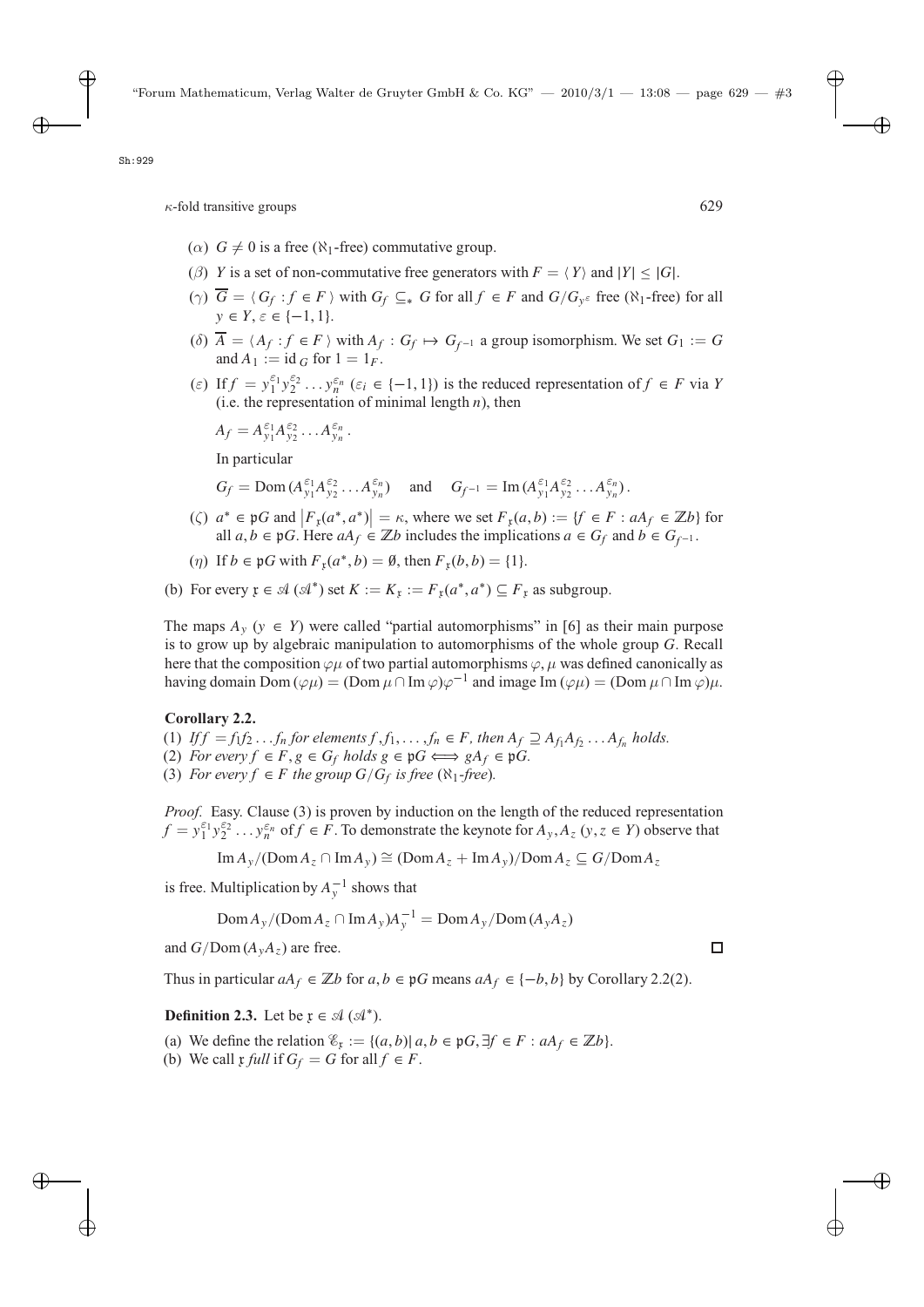- (c) We call x *very full* if x is full with  $\mathscr{E}_r = pG \times pG$ .
- (d) Let  $\mathcal{U} \subseteq \mathcal{A}$  ( $\mathcal{U}^* \subseteq \mathcal{A}^*$ ) be the class of all very full  $\mathfrak{x}$ .

Plain consequences of this definition include the following.

## **Corollary 2.4.**

- (1)  $\mathscr{E}_{r}$  *is an equivalence relation.*
- (2) *For every*  $(a, b) \in \mathfrak{p}G \times \mathfrak{p}G$  *holds*  $(a, b) \in \mathcal{E}_x \Longleftrightarrow F_x(a, b) \neq \emptyset$ *.*
- (3) If  $a, b \in \mathfrak{p}G$  with  $a/\mathscr{E}_x = b/\mathscr{E}_x = a^*/\mathscr{E}_x$ , then  $F_x(a, b) = sK_x t$  for suitable  $s, t \in F_x$ , *in particular*  $F_x(a, a) \cong K_x$  *as groups. Otherwise*  $|F_x(a, b)| \le 1$  *holds.*

*Proof.* Easy.

From Corollary 2.4(3) the following link between  $\kappa$ -fold transitive, uniquely transitive and almost uniquely transitive groups is immediate.

## **Corollary 2.5.**

- (1) *A group* G *is uniquely transitive iff it is* <sup>1</sup>*-fold transitive.*
- (2) *A group G is almost uniquely transitive iff it is*  $\kappa$ *-fold transitive for some*  $1 < \kappa < \aleph_0$ .

## *Proof.* Easy.

We should emphasize that the class  $\mathcal{A}(\mathcal{A}^*)$  is non-trivial. For the more complicated class  $\mathcal{U}(\mathcal{U}^*)$  this will follow from Theorem 3.5.

**Lemma 2.6.**  $\mathcal{A} \neq \emptyset$  ( $\mathcal{A}^* \neq \emptyset$ ).

*Proof.* Let G be a free group of cardinality  $\kappa \leq |G| < \lambda$ . (We need a bounded cardinality to have an appropriate starting point for the recursive construction later on.) For some  $a^* \in \mathfrak{p}G$ we then define  $Y := \langle y_{\alpha} : \alpha < \kappa \rangle$  and let  $\overline{G}$  and  $\overline{A}$  be induced by

$$
G_{y_{\alpha}} := G_{y_{\alpha}^{-1}} := \mathbb{Z}a^*, \quad A_{y_{\alpha}} := id_{\mathbb{Z}a^*}.
$$

Now check the definitions.

## **Definition 2.7.**

(a) We define a relation  $\subseteq_{\mathcal{A}}$  on  $\mathcal{A} \left( \subseteq_{\mathcal{A}^*} \mathcal{A} \right)$  where  $\mathfrak{x} \subseteq_{\mathcal{A}} \mathfrak{y}$  ( $\mathfrak{x} \subseteq_{\mathcal{A}^*} \mathfrak{y}$ ) means that:

- ( $\alpha$ )  $G_x \subseteq G_p$ ,  $Y_x \subseteq Y_p$  and  $F_x \subseteq F_p$ .
- (*β*)  $G_f^{\mathfrak{r}} \subseteq G_f^{\mathfrak{y}}$  and  $A_f^{\mathfrak{r}} \subseteq A_f^{\mathfrak{y}}$  for all  $f \in F_{\mathfrak{r}}$ .
- ( $\gamma$ ) If  $y \in Y_x$  and  $G_y^x \neq G_y^0$ , then  $G_y \subseteq G_y^0, G_{y^{-1}}^0$ .
- (δ)  $a_{\mathfrak{x}}^* = a_{\mathfrak{y}}^*$  and  $K_{\mathfrak{x}} = K_{\mathfrak{y}}$ .
- (b) We define a relation  $\leq_{\mathcal{A}}$  on  $\mathcal{A} \leq_{\mathcal{A}^*}$  on  $\mathcal{A}^*$ ) where  $\mathfrak{x} \leq_{\mathcal{A}} \mathfrak{y}$  ( $\mathfrak{x} \leq_{\mathcal{A}^*} \mathfrak{y}$ ) means that in addition to (a),  $(\alpha) - (\delta)$  also

$$
(\varepsilon) Gη/Gτ \text{ is free } (\aleph_1\text{-free}).
$$

 $\Box$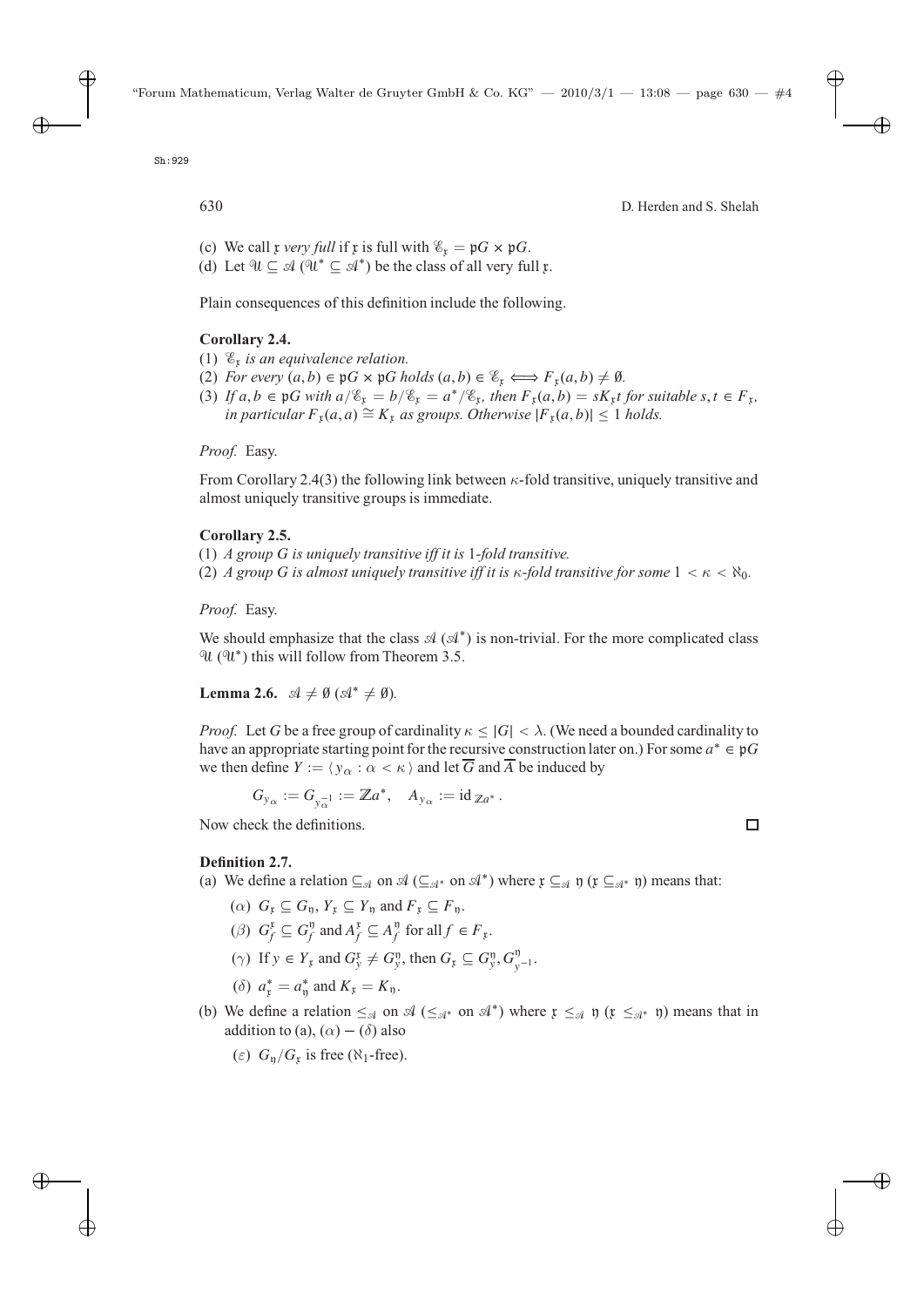**Corollary 2.8.** *The relations*  $\subseteq$ <sub>A</sub> *and*  $\le$ <sub>A</sub> $\subseteq$ <sub>A</sub><sup>\*</sup> *and*  $\le$ <sub>A</sub><sup>\*</sup>) *are partial orders on* A (A<sup>\*</sup>).

*Proof.* Easy.

For our recursive construction the notion of limits in  $A$  is of central importance.

### **Definition 2.9.**

- (a) For elements  $x, x_{\alpha}$  ( $\alpha < \delta$ ) in  $\mathcal{A}(\mathcal{A}^*)$  we define  $x = \bigcup \{x_{\alpha} : \alpha < \delta\}$  to mean that:
	- ( $\alpha$ )  $\langle \mathfrak{x}_{\alpha} : \alpha < \delta \rangle$  is a  $\leq_{\mathfrak{A}}$ -increasing ( $\leq_{\mathfrak{A}}$ <sup>\*</sup>-increasing) sequence with  $\delta$  a limit ordinal.
	- (*β*)  $G_{\mathfrak{x}_{\delta}} = \bigcup_{\alpha < \delta} G_{\mathfrak{x}_{\alpha}}, Y_{\mathfrak{x}_{\delta}} = \bigcup_{\alpha < \delta} Y_{\mathfrak{x}_{\alpha}}$  and  $F_{\mathfrak{x}_{\delta}} = \bigcup_{\alpha < \delta} F_{\mathfrak{x}_{\alpha}}$ .
	- ( $\gamma$ )  $G_f^{t\delta} = \bigcup_{\alpha < \delta} G_f^{t\alpha}$  and  $A_f^{t\delta} = \bigcup_{\alpha < \delta} A_f^{t\alpha}$  for all  $f \in F_{t\delta}$ .
- (b)  $\langle \mathfrak{x}_{\alpha} : \alpha < \alpha_* \rangle$  is continuously  $\leq_{\mathcal{A}}$ -increasing ( $\leq_{\mathcal{A}}$ <sup>\*</sup>-increasing), if:
	- ( $\alpha$ )  $\mathfrak{x}_{\alpha} \leq_{\mathfrak{A}} \mathfrak{x}_{\beta}$  ( $\mathfrak{x}_{\alpha} \leq_{\mathfrak{A}^*} \mathfrak{x}_{\beta}$ ) for all  $\alpha \leq \beta < \delta$ .
	- (*β*)  $x_{\delta} = \bigcup \{x_{\alpha} : \alpha < \delta\}$  for every limit ordinal  $\delta < \alpha_*$ .

**Corollary 2.10.** Let  $\langle x_{\alpha} : \alpha < \delta \rangle$  be continuously  $\leq_{\mathcal{A}}$ -increasing ( $\leq_{\mathcal{A}}$ \*-increasing). Then *for a unique*  $x_{\delta} \in \mathcal{A}(\mathcal{A}^*)$  *holds* 

 $x_{\delta} = \bigcup \{x_{\alpha} : \alpha < \delta\}.$ 

*Proof.* Easy. Observe that all properties are of finite character. In the  $\aleph_1$ -free case make use of Pontryagins Theorem.

### **3 Construction tools**

Next we describe the construction tools for reaching our main goal. We start with a lemma that will be useful in growing up partial automorphisms  $A_f$  to full automorphisms.

**Lemma 3.1.** *Let be*  $\mathfrak{x} \in \mathcal{A}(\mathcal{A}^*)$  *and*  $\mathfrak{y}_* \in Y_\mathfrak{x}$ *. Then there exists some*  $\mathfrak{x} \neq \mathfrak{y} \in \mathcal{A}(\mathcal{A}^*)$  *with:*<br>(i)  $\mathfrak{x} \leq_{\mathcal{A}} \mathfrak{y}$  ( $\mathfrak{x} \leq_{\mathcal{A}^*} \mathfrak{y}$ ) *and*  $|G_n| = |G_n \setminus$ 

(i)  $x \leq_{\mathcal{A}} y$  ( $x \leq_{\mathcal{A}^*} y$ ) and  $|G_y| = |G_y \setminus G_x| = |G_x|$ .<br>
(ii)  $Y = Y$  and  $G^y = G^x$  ( $y \neq y \in Y$ ) (i)  $Y \leq_{\mathcal{A}} \mathfrak{y}$  ( $Y \leq_{\mathcal{A}}^* \mathfrak{y}$ *) and*  $|\mathcal{G}_{\mathfrak{y}}| = |\mathcal{G}_{\mathfrak{y}} \setminus \mathcal{G}|$ <br>
(ii)  $Y_{\mathfrak{y}} = Y_{\mathfrak{x}}$  and  $G_{\mathfrak{y}}^{\mathfrak{y}} = G_{\mathfrak{y}}^{\mathfrak{x}}$  ( $y_* \neq y \in Y_{\mathfrak{x}}$ ).<br>
(iii)  $G \subset G^{\mathfrak{y}}$   $G^{\mathfrak{y}}$ (iii)  $G_{\mathfrak{x}} \subseteq G_{\mathfrak{y}_*}^{\mathfrak{y}}, G_{\mathfrak{y}_*}^{\mathfrak{y}}.$ 

*Proof.* We follow a two-step construction.

Step 1 (free case): According to Definition 2.1(a)( $\gamma$ ) holds  $G_{y_*}^r \sqsubseteq G_r$ , thus  $G_r = G_{y_*}^r \oplus C$  for a suitable free summand C. Thus setting for a suitable free summand C. Thus setting

$$
G'_{\mathfrak{x}}:=G_{\mathfrak{x}}\oplus C'
$$

with  $C' \cong C$  we can continue  $A_{y_*}^r$  to a partial automorphism  $A'_{y_*} : G'_{y_*} \to G'_{y_*}$  of  $y_*^{-1}$  $G'_{\mathfrak{y}}$  by setting  $G'_{\mathfrak{y}_*} := G_{\mathfrak{y}_*}$ ,  $G'_{\mathfrak{y}_*^{-1}} := G_{\mathfrak{y}_*}^{\mathfrak{x}} \oplus C'$  and  $A'_{\mathfrak{y}_*} \upharpoonright C = \varphi$  for an arbitrarily chosen isomorphism  $\varphi : G \to C'$ isomorphism  $\varphi : C \to C'$ .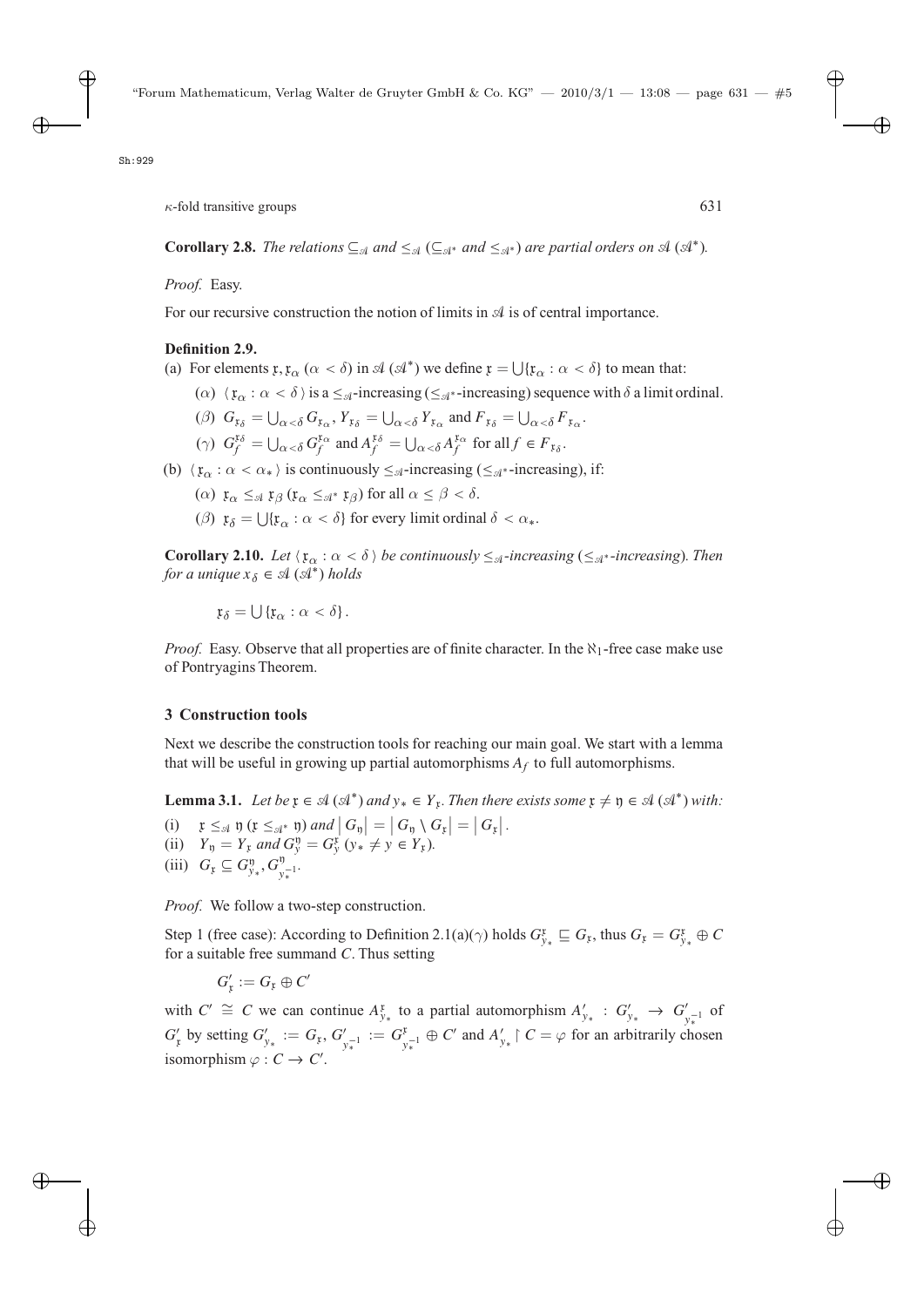Sh:929

Step 1 ( $\aleph_1$ -case): In this case we proceed by using a pushout construction similar to [6]. Set  $G'_k := G_k \times G_k/H$  with  $H := \{(gA_{y*}^k, -g) : g \in G_{y*}^k\}$ . Furthermore let for  $U \subseteq G_k$  be  $U_k \cdot - (U \times 0 + H)/H$   $U_k \cdot - (0 \times U + H)/H$  Identify  $G$  with  $(G_k) \circ \subseteq G'$  and continue  $U_0 := (U \times 0 + H)/H, U_1 := (0 \times U + H)/H$ . Identify  $G_k$  with  $(G_k)_0 \subseteq G'_k$  and continue  $A^k$  to a partial automorphism  $A' \cdot G' \to G'$  of  $G'$  via  $G' \to (G_k)_0$  $A_{y_*}^{\mathfrak{p}}$  to a partial automorphism  $A'_{y_*}$  :  $G'_{y_*} \to G'_{y_*}$  of  $G'_{\mathfrak{p}}$  via  $G'_{y_*} := (G_{\mathfrak{p}})_0$ ,  $G'_{y_*}$  :  $=(G_{\mathfrak{p}})_1$ <br>and  $((a, 0) + H)^{A'} = (0, a) + H$ and  $((g, 0) + H)A'_{y_*} = (0, g) + H$ .<br>Now in both cases it can be ver

Now in both cases it can be verified that:

- $G_{\mathfrak{x}} \subseteq G'_{\mathfrak{x}}$  and  $G'_{\mathfrak{x}}/G_{\mathfrak{x}}$  are free ( $\aleph_1$ -free).<br>•  $A^{\mathfrak{x}} \subseteq A'$ , with  $G' = G$ , and  $G'/G'$ .
- $A_{y_*}^{\mathfrak{p}} \subseteq A'_{y_*}$  with  $G'_{y_*} = G_{\mathfrak{p}}$ , and  $G'_{\mathfrak{p}}/G'_{y_*}$ ,  $G'_{\mathfrak{p}}/G'_{y_*}$  are free ( $\aleph_1$ -free).

Step 2: Repeat Step 1 with  $y_*^{-1}$  instead of  $y_*$  to result in  $G_y$  and  $A_y^y$  for the desired  $x \leq_{\alpha} y$ .<br>To verify Definitions 2.1(a) and 2.7 now is a merely straightforward calculation (see also To verify Definitions 2.1(a) and 2.7 now is a merely straightforward calculation (see also Corollary 3.2). Concerning clause (i) observe that in case of  $A'_{y*}$  being a full automorphism  $G_v \neq G_v$  can always be achieved replacing  $G_v$  by  $G_v \oplus \mathbb{Z}$  $G_n \neq G_r$  can always be achieved replacing  $G_n$  by  $G_n \oplus \mathbb{Z}$ .

We emphasize some special features of the proof separately for later use.

**Corollary 3.2.** *With*  $\mathbf{x}' = (G'_{\mathbf{x}}, Y_{\mathbf{x}}, F_{\mathbf{x}}, \overline{G}'^{\mathbf{x}}, \overline{A}'^{\mathbf{x}})$  *defined as in Step 1 of the last lemma holds:*<br>(1)  $\mathbf{x}' \in \mathcal{A}$  ( $\mathcal{A}^*$ ) (1)  $r' \in \mathcal{A}(\mathcal{A}^*)$ . (2)  $\text{Im} A'_{y_*} \cap G_x = \text{Im} A_y^x$ <br>(3)  $F_g(g, g) = F_g(g, g)$ x<br>y∗∙<br>an (3)  $F_Y(g, g) = F_X(g, g)$  and  $F_Y(gA'_{y*}, gA'_{y*}) = A'^{-1}_{y*}F_Y(g, g)A'_{y*}$  for all  $g \in G_X$ .<br>
(4)  $a^*/\mathcal{E} = a^*/\mathcal{E} + 4'$  ( $a^*/\mathcal{E}$ ) and  $F_Y(g, g) = 11$  for all  $g \in G' \setminus G$ . (4)  $a^*/\mathscr{E}_{x'} = a^*/\mathscr{E}_{x} \cup A'_{y*}(a^*/\mathscr{E}_{x})$  *and*  $F_{x'}(g,g) = \{1\}$  *for all*  $g \in G'_{x} \setminus (G_x \cup \text{Im } A'_{y*}).$ 

*Proof.* Easy. Concerning clause (3) let be  $g \in G_x$  and  $f = y_1^{\varepsilon_1} y_2^{\varepsilon_2} \dots y_n^{\varepsilon_n} \in F_{x'} = F_x$  with  $gA_f^{x'} = g(A_{y_1}^{x'})^{\epsilon_1}(A_{y_2}^{x'})^{\epsilon_2} \dots (A_{y_n}^{x'})^{\epsilon_n} = g$ . For  $y_i \neq y_*$  we can replace in the last equation x directly by x, while for  $y_i = y_i$ , by clouse (2) either x' can be replaced by x or otherwise y directly by x, while for  $y_i = y_*$  by clause (2) either x' can be replaced by x or otherwise  $y_*$ <br>in f is directly followed by  $(y_*)^{-1}$  and therefore can be reduced in *f* is directly followed by  $(y_*)^{-1}$  and therefore can be reduced.

Next we actually demonstrate how recursive application of Lemma 3.1 grows partial automorphisms to full automorphisms.

**Lemma 3.3.** *Let be*  $\mathfrak{x} \in \mathcal{A}(\mathcal{A}^*)$ *. Then there exists some*  $\mathfrak{x} \neq \mathfrak{y} \in \mathcal{A}(\mathcal{A}^*)$  *with:* (i)  $\mathfrak{x} \leq_{\mathfrak{A}} \mathfrak{y}$  ( $\mathfrak{x} \leq_{\mathfrak{A}^*} \mathfrak{y}$ ) and  $|G_{\mathfrak{y}}| = |G_{\mathfrak{y}} \setminus G_{\mathfrak{x}}| = |G_{\mathfrak{x}}|.$ <br>(ii)  $\mathfrak{y} = \mathfrak{y}$  and  $\mathfrak{y}$  is full (ii)  $Y_{\mathfrak{y}} = Y_{\mathfrak{x}}$  *and*  $\mathfrak{y}$  *is full.* 

*Proof.* Set  $\mu := |Y_x|$  and let  $Y_x = \{y_\alpha : \alpha < \mu\}$  be a listing of the set  $Y_x$ . Then  $Y'_x := \{y' \mid x \in \mathbb{R}^d : \alpha \in \mathbb{R}^d : \alpha \in \mathbb{R}^d : \alpha \in \mathbb{R}^d : \alpha \in \mathbb{R}^d\}$  ${y'_{\alpha}: \alpha < \mu\omega}$  with  $y'_{\mu n+\alpha} := y_{\alpha} (n \in \omega, \alpha \in \mu)$  is a listing with  $\omega$ -repetition. Define  $\langle \mathfrak{x}_{\alpha} : \alpha \leq \mu \omega \rangle$  as continuously  $\leq_{\mathcal{A}}$ -increasing ( $\leq_{\mathcal{A}}$ \*-increasing) sequence:

- $x_0 := x$ .
- $\mathfrak{x}_{\alpha} := \bigcup \{ \mathfrak{x}_{\beta} : \beta < \alpha \} \in \mathcal{A}(\mathcal{A}^*)$  for limit ordinals  $\alpha$  using Corollary 2.10.
- $\mathfrak{x}_{\alpha}$  for  $\alpha = \beta + 1$  is derived from  $\mathfrak{x}_{\beta}$  using Lemma 3.1 and  $y_* := y'_{\alpha}$ .

Setting  $\eta := \mathfrak{x}_{\mu\omega}$  claims (i) and (ii) are obvious.

Next a construction tool that will be useful to achieve transitivity.

 $\Box$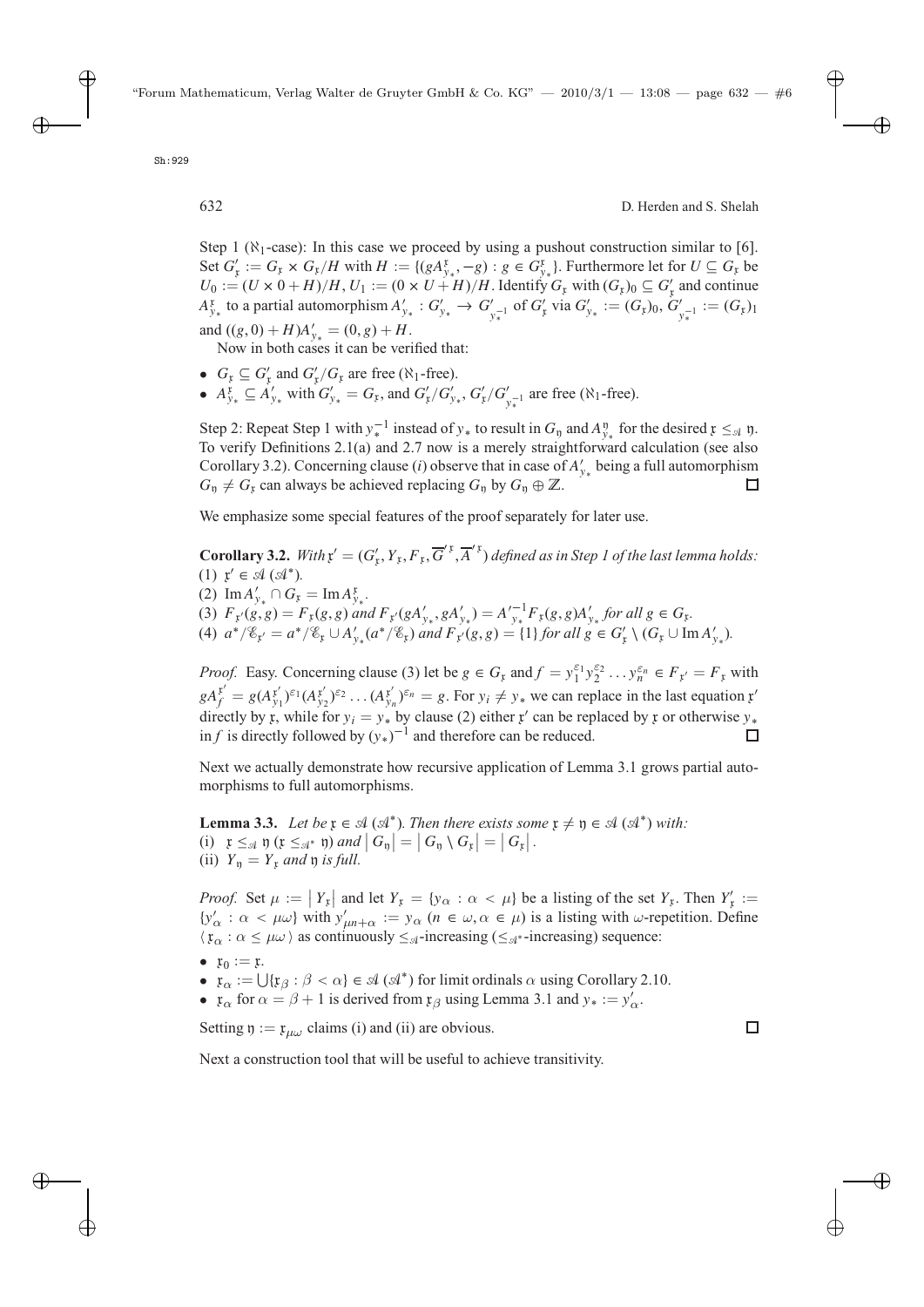**Lemma 3.4.** *Let be*  $\mathfrak{x} \in \mathcal{A}(\mathcal{A}^*)$  *and*  $b^* \in \mathfrak{p}G_{\mathfrak{x}}$  *with*  $(a^*,b^*) \notin \mathcal{E}_{\mathfrak{x}}$ *. Then there exists some*  $\mathfrak{x} \neq \mathfrak{y} \in \mathfrak{A} \left( \mathfrak{A}^* \right)$  *with:* 

(i)  $\mathfrak{x} \leq_{\mathfrak{A}} \mathfrak{y}$   $(\mathfrak{x} \leq_{\mathfrak{A}^*} \mathfrak{y})$  and  $|G_{\mathfrak{y}}| = |G_{\mathfrak{y}} \setminus G_{\mathfrak{x}}| = |G_{\mathfrak{x}}|$ .<br>(ii)  $a^{*} \mathscr{E}_{\sim} b^{*}$ . (ii)  $a^* \mathcal{E}_n b^*$ .

*Proof.* Set

- $G_n := G_n \oplus \mathbb{Z}$ ,
- $Y_{\mathfrak{y}} := Y_{\mathfrak{x}} \cup \{y_*\}$  for some new free generator  $y_*,$
- $G_y^0 := G_y^x, A_y^0 := A_y^x$  for  $y \in Y_x$ ,<br>
  $G_y^0 := \mathbb{Z}a^* \cdot G_y^0 \quad \mathbb{Z}b^*$  and
- $G_{y_*}^0 := \mathbb{Z}a^*, G_{y_*^{-1}}^0 := \mathbb{Z}b^*$  and  $A_{y_*}^0 : \mathbb{Z}a^* \to \mathbb{Z}b^*, a^* \mapsto b^*.$

Now verify the definitions. We want to give details on Definition 2.1(a)( $\zeta$ ),( $\eta$ ) and Definition 2.7 $(\delta)$  where the most interesting arguments take place:

Let be  $a, b \in \mathfrak{p}G_{\mathfrak{y}}$  and  $f = y_1^{\varepsilon_1}y_2^{\varepsilon_2} \dots y_n^{\varepsilon_n} \in F_{\mathfrak{y}}(a, b)$  reduced, thus  $aA_j^{\mathfrak{y}} = b$ . We define  $c_0 := a_1 c_1 \dots a_n (A^{\mathfrak{y}})^{\varepsilon_1} (A^{\mathfrak{y}})^{\varepsilon_2} \dots (A^{\mathfrak{y}})^{\varepsilon_i}$  for  $1 \le i \le n, u_i \dots 1$  $c_0 := a, c_i := a(A_{y_1}^{\mathfrak{p}})^{\varepsilon_1}(A_{y_2}^{\mathfrak{p}})^{\varepsilon_2} \dots (A_{y_i}^{\mathfrak{p}})^{\varepsilon_i}$  for  $1 \le i \le n, u := \{1 \le i \le n | y_i = y_*\}$  and the pertition  $u := u^+ + u^-$  where  $u^+ = \{i \in u | c_i = 1 | u^- = i \in u | c_i = -1 \}$ . the partition  $u := u^+ \cup u^-,$  where  $u^+ := \{i \in u | \varepsilon_i = 1\}$ ,  $u^- := \{i \in u | \varepsilon_i = -1\}$ . So  $(c_{i+1}, c_i) \in \{(a^*, b^*) \mid (-a^*, -b^*)\}$  for  $i \in u^+$  and  $(c_{i+1}, c_i) \in \{(b^*, a^*) \mid (-b^*, -a^*)\}$  for  $(c_{i-1}, c_i) \in \{(a^*, b^*), (-a^*, -b^*)\}$  for  $i \in u^+$  and  $(c_{i-1}, c_i) \in \{(b^*, a^*), (-b^*, -a^*)\}$  for  $i \in u^-$ . This gives cause to the following observations:

**1.)** For  $a \notin (a^*/\mathcal{E}_r) \cup (b^*/\mathcal{E}_r)$  holds either  $F_\eta(a, b) = F_r(a, b)$  or  $F_\eta(a, b) \subseteq \{1\}$ . For  $f \neq 1$  we can prove by induction  $i \notin u$  and  $c_i \notin (a^*/\mathscr{C}_r) \cup (b^*/\mathscr{C}_r)$ , thus  $f \in F_r$ .

**2.**)  $K_{\eta} = K_{\tau}$ .

Assume that  $f \in K_{\mathfrak{y}} \setminus K_{\mathfrak{x}}$ , thus  $u \neq \emptyset$ . For  $i_0 := \min u$  holds  $c_{i_0-1} \in a^*/\mathscr{E}_{\mathfrak{x}} \cap {\pm} a^*, \pm b^*$  =  ${a^*, -a^*}$ , in particular  $i_0 \in u^+$  and  $c_{i_0} \in {b^*, -b^*}$ . Similarly holds  $i_k \in u^-$  for  $i_k :=$ max u, thus  $|u| > 1$ . We denote by  $i_0 < i_1$  the second member of u and conclude again  $c_{i_1-1} \in \{\pm a^*, \pm b^*\}$ . Take a look at

$$
f' := y_{i_0+1}^{\varepsilon_{i_0+1}} y_{i_0+2}^{\varepsilon_{i_0+2}} \dots y_{i_1-1}^{\varepsilon_{i_1-1}} \in F_{\mathfrak{x}}.
$$

Thus  $c_{i_1-1} = c_{i_0} A_f^{\mathcal{F}}$ . For  $c_{i_1-1} \in \{a^*, -a^*\}$  follows  $(f')^{-1} \in F_{\mathfrak{x}}(a^*, b^*)$  contradicting<br>  $(e^{*} b^*) \notin \mathcal{F}$ . Thus,  $e^{*} = [b^* + b^*] \in F_{\mathfrak{x}}(b^*, b^*)$  (11 (see Definition 2.1(a)(a))  $(a^*, b^*) \notin \mathcal{E}_r$ . Thus  $c_{i_1-1} \in \{b^*, -b^*\}$ ,  $f' \in F_r(b^*, b^*) = \{1\}$  (see Definition 2.1(a)(*n*)),<br> $f' = 1$  and  $i = i_1 + 1$  as f is reduced. But now  $x^{\varepsilon_{i_0}} = y - x^{\varepsilon_{i_0+1}} = y - 1$  finally contradicted  $f' = 1$  and  $i_1 = i_0 + 1$  as *f* is reduced. But now  $y_{i_0}^{\varepsilon_{i_0}} = y_*, y_{i_0+1}^{\varepsilon_{i_0+1}} = y_*^{-1}$  finally contradicts f reduced and our assumption  $K_0 \neq K_0$ . *f* reduced and our assumption  $K_{\eta} \neq K_{\chi}$ .

Very similar to 2.) is the proof of **3.)**  $a^*/\mathscr{E}_p = (a^*/\mathscr{E}_r) \cup (b^*/\mathscr{E}_r).$ 

We summarize our efforts to

### **Theorem 3.5.**

(1) For every 
$$
\mathfrak{x} \in \mathcal{A}(\mathcal{A}^*)
$$
 exists  $a \mathfrak{x} \neq \mathfrak{y} \in \mathcal{A}(\mathcal{A}^*)$  with:

- (i)  $\mathfrak{x} \leq_{\mathfrak{A}} \mathfrak{y}$   $(\mathfrak{x} \leq_{\mathfrak{A}^*} \mathfrak{y})$  and  $|G_{\mathfrak{y}}| = |G_{\mathfrak{y}} \setminus G_{\mathfrak{x}}| = |G_{\mathfrak{x}}|$ .<br>(ii)  $\mathfrak{y}$  is full with  $\mathfrak{y}G \times \mathfrak{y}G \subset \mathcal{G}$ .
- (ii)  $\eta$  *is full with*  $\mathfrak{p} G_{\mathfrak{r}} \times \mathfrak{p} G_{\mathfrak{r}} \subseteq \mathscr{E}_{\mathfrak{n}}$ .
- (2) *In* (1) *we can tighten*  $\mathfrak{x} \neq \mathfrak{y} \in \mathcal{A}(\mathcal{A}^*)$  *to*  $\mathfrak{x} \neq \mathfrak{y} \in \mathcal{U}(\mathcal{U}^*)$ *.*

П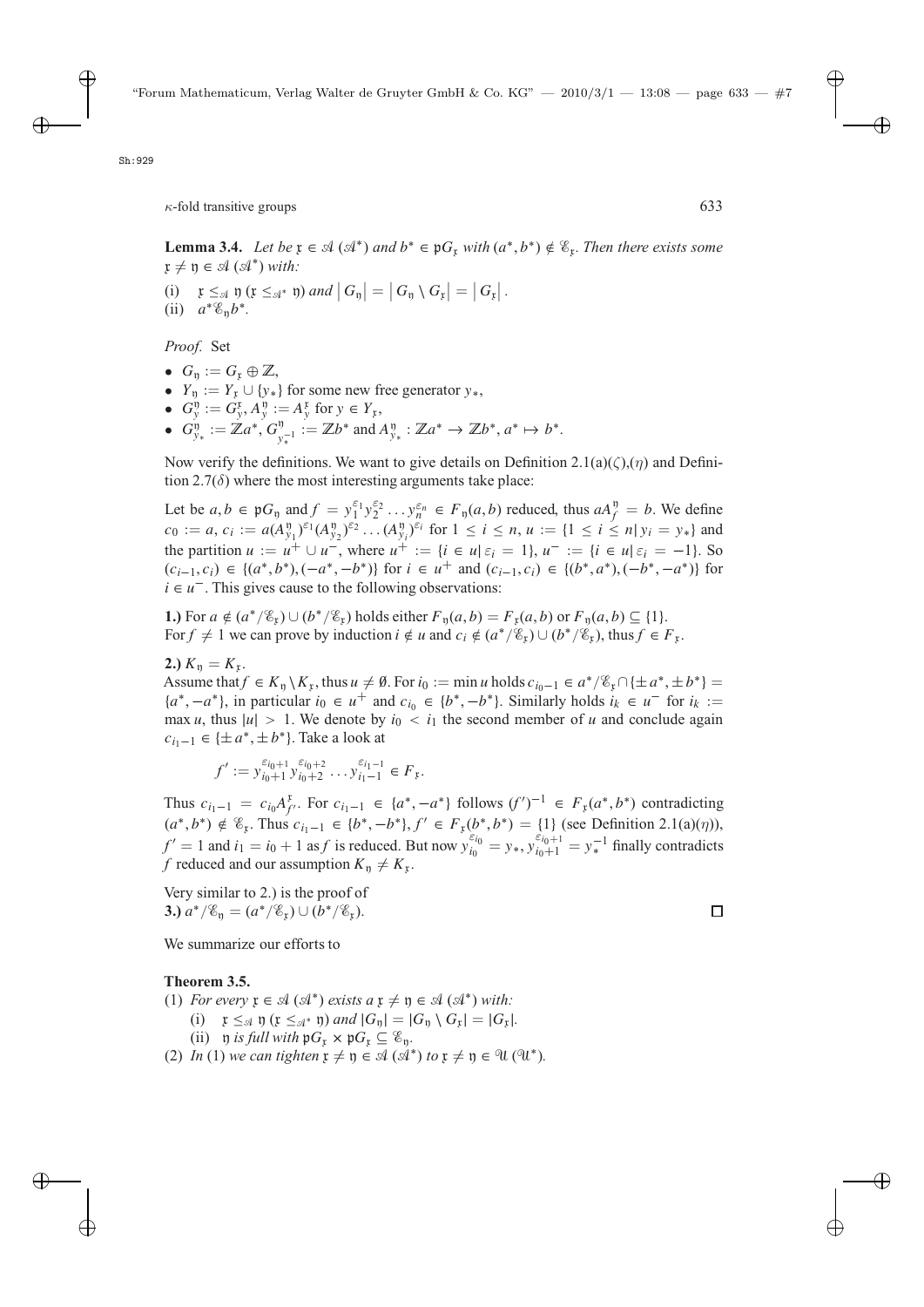*Proof.*

Clause (1): Let  $\langle b_{\varepsilon} | \varepsilon < \mu \rangle$  be a list of  $\mathfrak{p}G_{\mathfrak{x}}$ . Define  $\langle \mathfrak{x}_{\varepsilon} | \varepsilon < 2\mu \rangle$  as continuously  $\leq_{\mathfrak{A}}$ -<br>increasing  $(\leq_{\mathfrak{A}^*}$ -increasing) sequence: increasing ( $\leq_{\mathcal{A}^*}$ -increasing) sequence:

- $\mathfrak{x}_0 := \mathfrak{x}$ .
- $\mathfrak{x}_{\varepsilon} := \bigcup \{ \mathfrak{x}_{\alpha} : \alpha < \varepsilon \} \in \mathcal{A}(\mathcal{A}^*)$  for limit ordinals  $\varepsilon$  using Corollary 2.10.
- $\mathfrak{x}_{\varepsilon}$  for odd  $\varepsilon = \alpha + 1$  is derived from  $\mathfrak{x}_{\alpha}$  using Lemma 3.3.
- $\mathfrak{x}_{\varepsilon}$  for even  $\varepsilon = 2(\alpha + 1)$  is derived from  $\mathfrak{x}_{2\alpha+1}$  using Lemma 3.4 and  $b^* := b_{\alpha}$ .

Now check!

For clause (2) repeat the construction in (1).

Thus we are able to upgrade every element of  $\mathcal{A}(\mathcal{A}^*)$  to an element of  $\mathcal{U}(\mathcal{U}^*)$  and therefore to work in the highly appreciated class  $\mathcal{U}(\mathcal{U}^*)$  entirely.

In the main construction we will make use of the following possibility to code  $F$  (and therefore in the end the desired automorphism group itself) into our groups G.

**Lemma 3.6.** *Let*  $\mathfrak{x} \in \mathcal{A}(\mathcal{A}^*)$  *be full. Then some full*  $\mathfrak{x} \leq_{\mathcal{A}} \mathfrak{y} \in \mathcal{A}(\mathfrak{x} \leq_{\mathcal{A}^*} \mathfrak{y} \in \mathcal{A}^*)$  *with*  $|G_{\mathfrak{y}}| = |G_{\mathfrak{y}} \setminus G_{\mathfrak{x}}| = |G_{\mathfrak{x}}|$  is defined by setting:

(i)  $G_{\eta} := G_{\mathfrak{x}} \oplus_{f \in F_{\mathfrak{x}}} \mathbb{Z}e_f.$ (ii)  $Y_{\eta} := Y_{\mathfrak{x}}$  *and*  $F_{\eta} := F_{\mathfrak{x}}$ . (iii)  $A_y^{\eta} \upharpoonright G_{\mathfrak{x}} = A_{\mathfrak{y}}^{\mathfrak{x}}$  *and*  $e_f A_y^{\eta} = e_{f\mathfrak{y}}$  ( $\mathfrak{y} \in Y_{\mathfrak{x}}, f \in F_{\mathfrak{x}}$ ).

*Proof.* Easy.

Our list of useful construction tools is completed by a standardized method for killing undesired endomorphisms. This comes in two parts: we start with killing totally savage candidates.

**Step Lemma 3.7.** *Let*  $\langle x_n | n \le \omega \rangle$ ,  $\varphi$ ,  $\langle e_n | n < \omega \rangle$  and a prime element p be given such that:<br>(a)  $\mathbf{r} \in \mathcal{A}$  ( $\mathcal{A}^*$ ) full for all  $n < \omega$ 

- $(a)$  $\mathfrak{x}_n \in \mathcal{A}(\mathcal{A}^*)$  *full for all*  $n \leq \omega$ .
- (b)  $\langle \mathfrak{x}_n | n \leq \omega \rangle$  *is continuously*  $\leq_{\mathcal{A}}$ *-increasing* ( $\leq_{\mathcal{A}^*}$ *-increasing*).<br>(c)  $\langle \mathfrak{a} \in \text{Aut } G$  and  $\langle \mathfrak{a} \rangle$   $G$   $\in \text{Aut } G$  for all  $n \leq \omega$ .
- (c)  $\varphi \in \text{Aut } G_{x_{\omega}}$  and  $\varphi \upharpoonright G_{x_n} \in \text{Aut } G_{x_n}$  for all  $n < \omega$ .<br>
(d)  $G \circ \varphi \circ \nabla$   $\mathbb{Z} \circ \nabla G$  is an integrative subgroup
- (d)  $G_{\bar{r}_n} \oplus \bigoplus_{f \in F_{\bar{r}_n}} \mathbb{Z}e_{nf} \subseteq^* G_{\bar{r}_{n+1}}$  as p-pure subgroup with  $e_{n_1} := e_n$  and  $e_{nf} A_y^{\bar{r}_{n+1}} = e_{nf}$  for all  $n \leq u, v \in Y$   $f \in F$ *for all*  $n < \omega$ ,  $y \in Y_{x_n}, f \in F_{x_n}$ .
- (e)  $e_n \varphi \notin G_{\mathfrak{x}_n} \oplus \bigoplus_{f \in F_{\mathfrak{x}_n}} \mathbb{Z}e_{nf}$  *for all*  $n < \omega$ *.*

*Then there exists some full*  $\mathfrak{y} \in \mathcal{A}(\mathcal{A}^*)$  *such that:* 

- (i)  $x_\omega \subseteq \mathcal{A}$  y  $(x_\omega \subseteq \mathcal{A}^*)$  *and*  $x_n \leq \mathcal{A}$  y  $(x_n \leq \mathcal{A}^*)$  *for all*  $n < \omega$ *.*
- (ii)  $G_{\eta}/G_{x_{\omega}}$  *is p-divisible.*
- (iii)  $Y_{\eta} := Y_{x_{\omega}}$  *and*  $F_{\eta} := F_{x_{\omega}}$ .
- (iv)  $\varphi$  *does not extend to an endomorphism of*  $G_n$ .

 $\Box$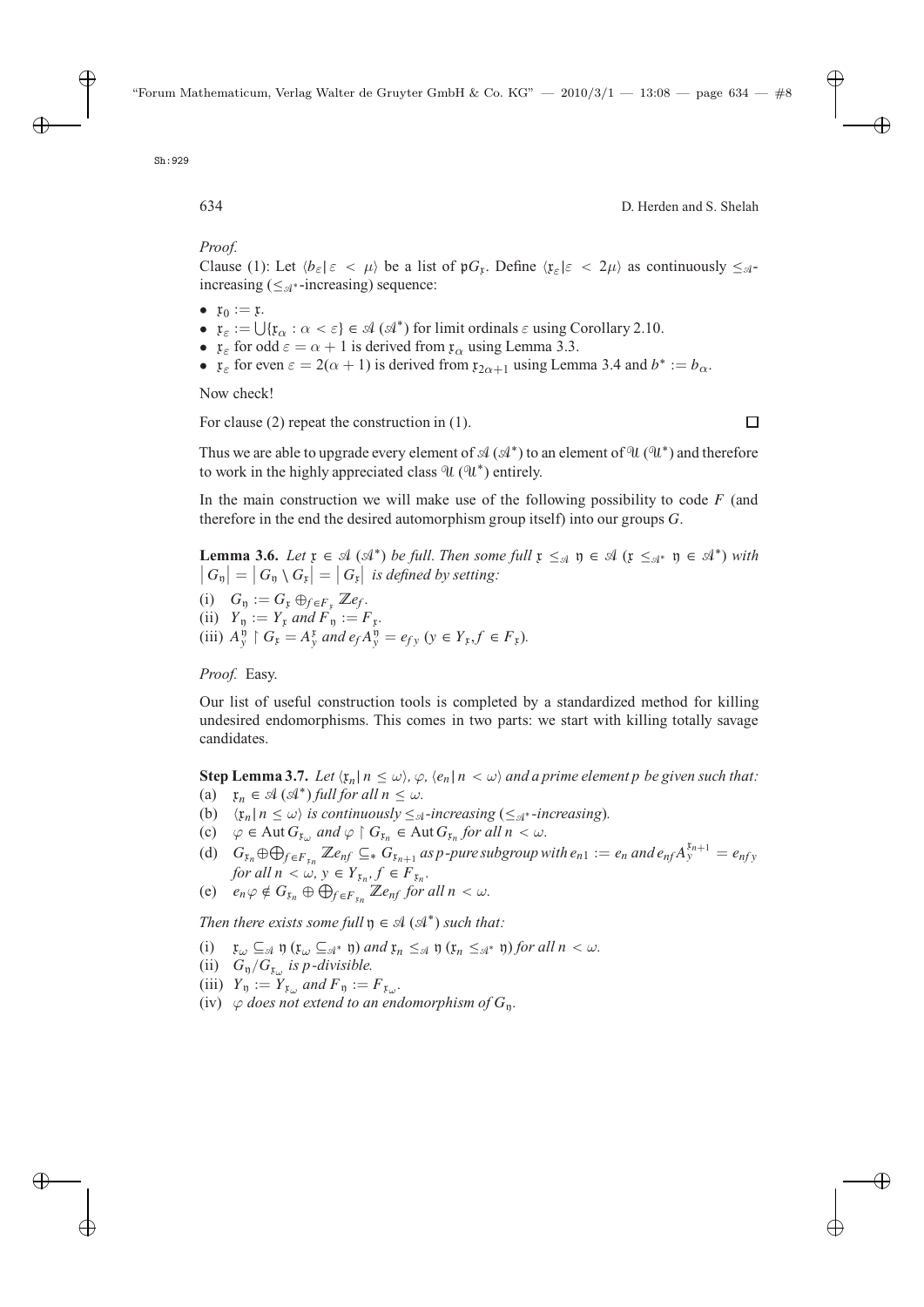*Proof.* As usual we work in the *p*-adic closure  $G_{x_\omega}$  of  $G_{x_\omega}$ . More precisely: Let  $A_f^{\mu_\omega}$  be the continuous extension of  $A_f^{\mu_\omega}$  to  $\widehat{G_{\mu_\omega}}$  and set

$$
G_{\mathfrak{y}} := \langle G_{\mathfrak{x}_{\omega}}, \widehat{\mathfrak{y}_{f}^{X_{\omega}}}\,|\, f \in F_{\mathfrak{x}_{\omega}}\rangle_* \subseteq_* \widehat{G_{\mathfrak{x}_{\omega}}}
$$

as *p*-purification with  $y := \sum_{n \leq \omega} p^n e_n$  and  $A_f^y := A_f^{x_{\omega}} \upharpoonright G_y$ . Observe that

$$
yA_f^{\mathfrak{v}} = \left(\sum_{n < k} p^n e_n\right) A_f^{\mathfrak{x}_k} + \sum_{k \leq n < \omega} p^n e_{nf}
$$

for  $f \in F_{x_k}$  and  $y \varphi \notin G_n$ . Now check!

We then kill those half-way tame candidates that survived the first trial.

**Step Lemma 3.8.** *Let*  $\langle x_n | n \leq \omega \rangle$ ,  $\varphi$ ,  $\langle e_n | n < \omega \rangle$  and a prime element p be given such that:

- (a)  $x_n \in \mathcal{A}(\mathcal{A}^*)$  *full for all*  $n \leq \omega$ .<br>(b)  $\langle r | n \leq \omega \rangle$  is continuously  $\leq \omega$ .
- (b)  $\langle x_n | n \leq \omega \rangle$  is continuously  $\leq_{\mathcal{A}}$ -increasing ( $\leq_{\mathcal{A}}$ <sup>\*</sup>-increasing).<br>(c)  $\langle \varphi \in \text{Aut } G_n \text{ and } \varphi \rangle$   $G_n \in \text{Aut } G_n$  for all  $n \leq \omega$ .
- (c)  $\varphi \in \text{Aut } G_{\mathfrak{x}_{\omega}}$  and  $\varphi \upharpoonright G_{\mathfrak{x}_n} \in \text{Aut } G_{\mathfrak{x}_n}$  for all  $n < \omega$ .<br>
(d)  $G \oplus \mathfrak{D} \longrightarrow \mathbb{Z}$  or  $G$  as a power subgroup.
- (d)  $G_{x_n} \oplus \bigoplus_{f \in F_{x_n}} \mathbb{Z}e_{nf} \subseteq_* G_{x_{n+1}}$  *as p-pure subgroup with*  $e_{n_1} := e_n$  *and*  $e_{nf} A_y^{x_{n+1}} = e_{nf}$  for all  $n \leq y \leq Y$   $f \in F$ *for all*  $n < \omega, y \in Y_{x_n}, f \in F_{x_n}$ .
- (e)  $e_n \varphi \in G_{x_n} \oplus \bigoplus_{f \in F_{x_n}} \mathbb{Z}e_{nf}$  *for all*  $n < \omega$ .<br>
(b)  $e_n \neq \overline{\mathbb{Z}^+}^{\mathbb{Z}^+}$  is the energy via
- (f)  $\varphi \notin \mathbb{Z} \overline{A}^{x_{\omega}}$ , where  $\mathbb{Z} \overline{A}^{x_{\omega}}$  *is the group ring induced by*  $\overline{A}^{x_{\omega}}$ *.*

*Then there exists some full*  $\eta \in \mathcal{A}(\mathcal{A}^*)$  *such that:* 

- (i)  $x_\omega \subseteq \mathcal{A}$  y  $(x_\omega \subseteq \mathcal{A}^*)$  *and*  $x_n \leq \mathcal{A}$  y  $(x_n \leq \mathcal{A}^*)$  *for all*  $n < \omega$ *.*
- (ii)  $G_{\eta}/G_{x_{\omega}}$  *is p-divisible.*
- (iii)  $Y_{\eta} := Y_{\mathfrak{x}_{\omega}}$  *and*  $F_{\eta} := F_{\mathfrak{x}_{\omega}}$ *.*
- (iv)  $\varphi$  *does not extend to an endomorphism of*  $G_n$ .

*Proof.* Let  $A_f^{\mu\omega}$  again be the continuous extension of  $A_f^{\mu\omega}$  to  $\widehat{G_{\mu\omega}}$  and set

$$
G_{\mathfrak{y}^i} := \langle G_{\mathfrak{x}_\omega}, y^i \widehat{A_f^{\mathfrak{x}_\omega}} | f \in F_{\mathfrak{x}_\omega} \rangle_* \subseteq_* \widehat{G_{\mathfrak{x}_\omega}}
$$

and  $A_f^{\mathfrak{y}^i} := A_f^{\mathfrak{x}_{\omega}} \upharpoonright G_{\mathfrak{y}^i}$  for suitable elements  $y^i \in \widehat{G_{\mathfrak{x}_{\omega}}}$ . This leads to full elements  $\mathfrak{y}^1, \mathfrak{y}^2 \in \mathcal{A}$  $({\mathcal{A}}^*)$ , but the correct choice of  $y^1, y^2$  demands skill.

We start with the guess  $y^1 := \sum_{n < \omega} p^n e_n$ . For  $y^1 \varphi \notin G_{\mathfrak{y}^1}$  the proof is finished. Thus assume  $y^1\varphi \in G_{n^1}$ . Therefore

$$
(1) \qquad p^k y^1 \varphi = g + y^1 \psi
$$

□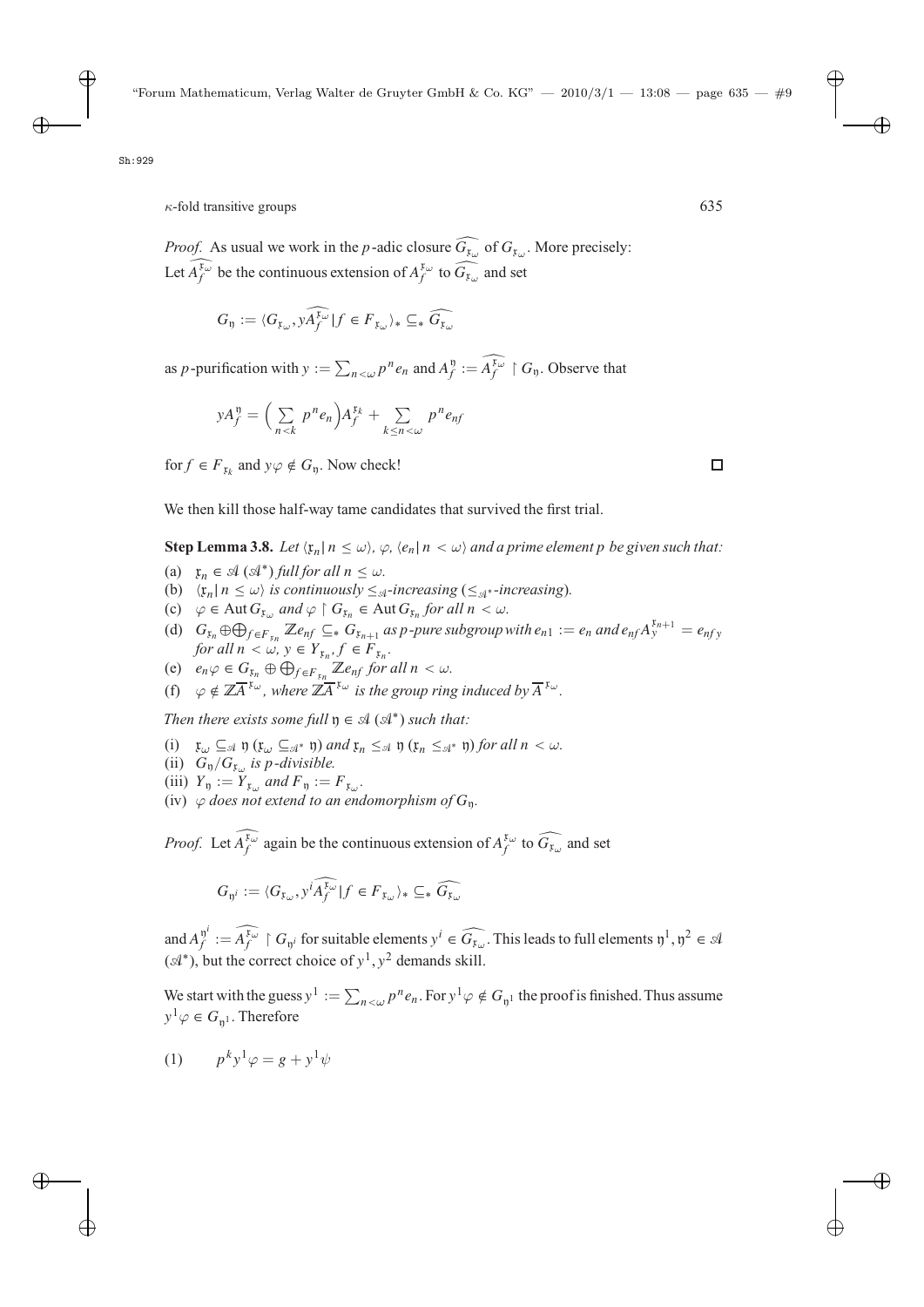holds for some  $k \in \omega$  and  $g \in G_{k_k}$ ,  $\psi \in \mathbb{Z}/A_j^{k_{\omega}}|f \in F_{k_k}$ . For  $p^k \varphi = \psi$  evaluation at  $e_k$  leads to  $\varphi \in \mathbb{Z} \langle A_i^{x_{\omega}} | f \in F_{x_k} \rangle$ , contradiction! Thus  $p^k \varphi - \psi \neq 0$  and there exist some  $a \in G_{\mathfrak{x}_{\omega}}$  and a suitable *p*-adic number  $\pi \in \mathbb{Z}_p$  with

$$
(2) \qquad \pi a(p^k \varphi - \psi) \notin G_{\mathfrak{x}_{\omega}}.
$$

Without loss of generality let be  $a \in G_{x_k}$  and  $\pi a(p^k \varphi - \psi) \in G_{x_k} \setminus G_{x_k}$ . We now set  $y^2 := \pi a + \sum_{k=0}^n a_k^k = \pi a + \nu^2$  as our second guess. For  $\nu^2 \varphi \notin G_{x_k}$  the proof is  $y^2 := \pi a + \sum_{n \leq \omega} p^n e_n = \pi a + y^1$  as our second guess. For  $y^2 \varphi \notin G_{\mathfrak{y}^2}$  the proof is finished. Thus assume  $y^2 \varphi \in G$  a and without loss of generality. finished. Thus assume  $y^2 \varphi \in G_{\mathfrak{n}^2}$  and without loss of generality

$$
(3) \qquad p^k y^2 \varphi = g' + y^2 \psi'
$$

holds for suitable  $g' \in G_{\mathfrak{x}_k}, \psi' \in \mathbb{Z} \langle A_f^{\mathfrak{x}_\omega} | f \in F_{\mathfrak{x}_k} \rangle$ . Subtracting (1) from (3) gives

(4) 
$$
\pi a(p^k \varphi - \psi') = (g' - g) + y^1(\psi' - \psi).
$$

From a support argument follows  $\psi' = \psi$  and thus  $\pi a(p^k \varphi - \psi) = g' - g \in G_{\mathfrak{x}_k}$ , a final contradiction to (2). contradiction to (2).

#### **4 Constructing** *κ***-fold transitive groups**

In this section we provide the construction and the proof needed for Theorem 1.2. For this let  $\lambda$  be a regular cardinal with  $\Diamond$ s for some non-reflecting stationary  $S \subseteq S^{\lambda}_{N_0}$ . Choose a set G<br>of cardinality  $|G| = \lambda$ . Also choose a  $\lambda$ -filtration  $G = \square \cup \{G, \lambda | G_0 | = |G \setminus G_0| = \kappa$ of cardinality  $|G| = \lambda$ . Also choose a  $\lambda$ -filtration  $G = \bigcup_{\alpha < \lambda} G_{\alpha}$  with  $|G_0| = |G_1 \setminus G_0| = \kappa$ <br>and  $|G_{\lambda}| = |G_{\lambda+1} \setminus G_{\lambda}| = \kappa$ .  $|\alpha|$  for all  $0 < \alpha < \lambda$ . Let  $\{\phi_{\lambda} : G_{\lambda} \to G_{\lambda} | \alpha \in S\}$  he a and  $|G_{\alpha}| = |G_{\alpha+1} \setminus G_{\alpha}| = \kappa \cdot |\alpha|$  for all  $0 < \alpha < \lambda$ . Let  $\{\Phi_{\alpha} : G_{\alpha} \to G_{\alpha} | \alpha \in S\}$  be a system of predicting Jensen-functions for the  $\lambda$ -filtration  $G = \bigcup_{\alpha < \lambda} G_{\alpha}$ .

We want to assign inductively a group structure to the sets  $G_{\alpha}$  defining a  $\subseteq_{\mathcal{A}}$ -ascending and sufficiently continuously  $\leq_{\mathcal{A}}$ -ascending chain  $\langle \mathfrak{x}_{\alpha} | \alpha \langle \lambda \rangle$  in U with  $\mathfrak{x}_{\alpha} = (G_{\alpha}, Y_{\alpha}, F_{\alpha}, \overline{G}^{\alpha} \mathfrak{a}^*)$ . For the canonical union  $\overline{G}^{\alpha}, \overline{A}^{\alpha}, a_{\alpha}^{*}$ ). For the canonical union

$$
\frak x:=\bigcup_{\alpha<\lambda}\frak x_\alpha:=(\bigcup_{\alpha<\lambda}G_\alpha,\bigcup_{\alpha<\lambda}Y_\alpha,\bigcup_{\alpha<\lambda}F_\alpha,\bigcup_{\alpha<\kappa}\overline G^\alpha,\bigcup_{\alpha<\kappa}\overline A^\alpha,a^*_\alpha)
$$

of this chain the group  $G = \bigcup_{\alpha < \lambda} G_{\alpha}$  will be  $\kappa$ -fold transitive satisfying Theorem 1.2.<br>We will carry out the following steps inductively We will carry out the following steps inductively.

Choose  $x_0 \in \mathcal{U}$  with Lemma 2.6 and Theorem 3.5. Suppose that  $x_\beta$  ( $\beta < \alpha$ ) is already defined.

**Case A:**  $\alpha = \beta + 1$ ,  $\beta \notin S$ .

Construct  $\mathfrak{r}_{\alpha}$  using Lemma 3.6 first (giving  $e_{\beta}$ ) and then Theorem 3.5.

**Case B:**  $\alpha = \beta + 1$ ,  $\beta \in S$ .

To construct  $x_\alpha$  work your way through the following graded flowchart. Have a look at the Jensen-function  $\Phi_{\beta}: G_{\beta} \to G_{\beta}$  and then decide.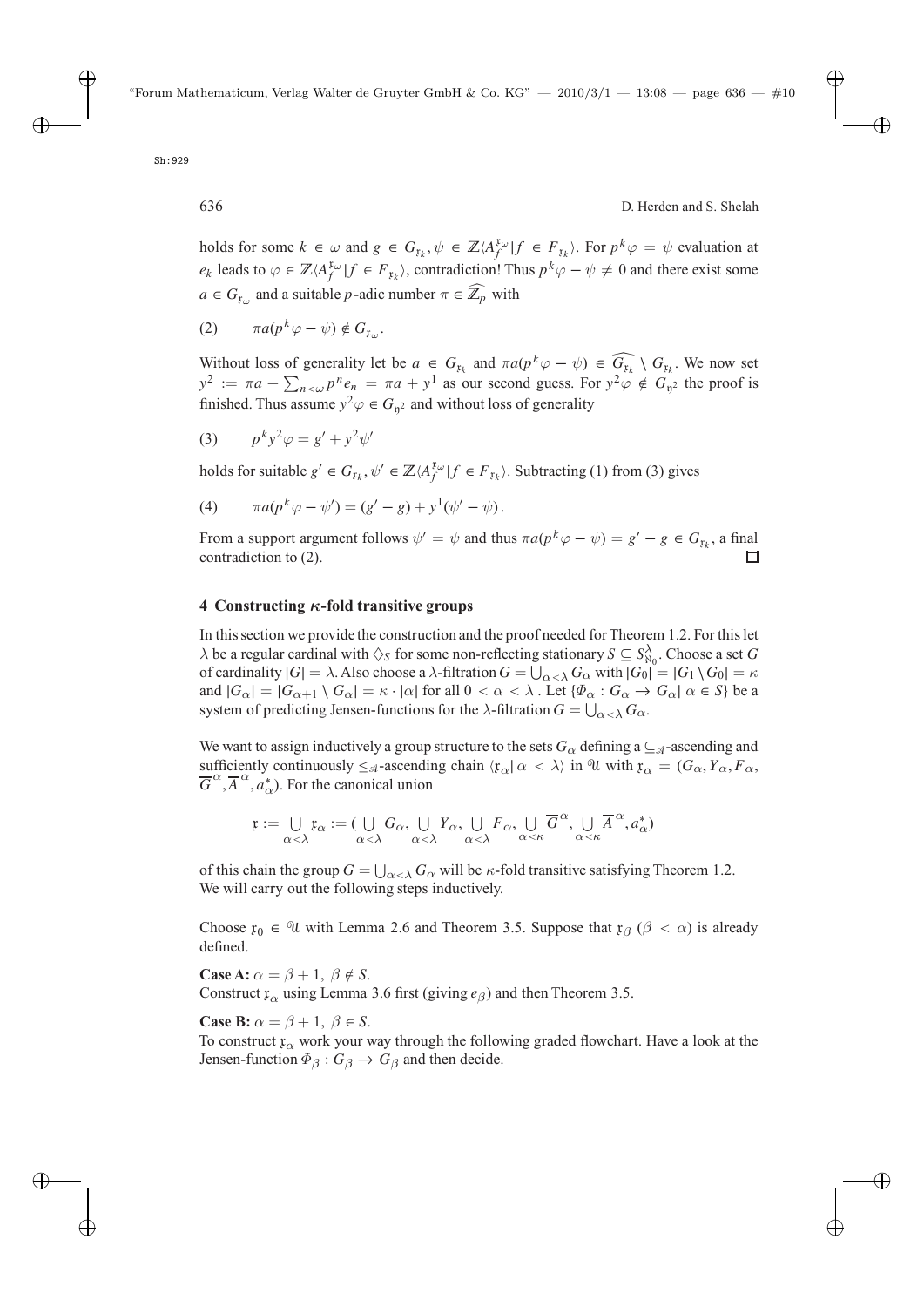- **B1:** If  $\Phi_{\beta}$  satisfies the conditions of Step Lemma 3.7 for some suitable subchain  $\langle x'_n \mid n \leq \omega \rangle \subseteq \langle x_{\gamma} \mid \gamma \langle \alpha \rangle$  with  $x'_{\omega} := x_{\beta}$  kill it and proceed to B5. Otherwise proceed to B2 proceed to B2.
- **B2:** If  $\Phi_{\beta}^{-1}$  satisfies the conditions of Step Lemma 3.7 for some suitable subchain  $\langle x'_n \mid n \leq \omega \rangle \subseteq \langle x_\gamma \mid \gamma < \alpha \rangle$  with  $x'_\omega := x_\beta$  kill it and proceed to B5. Otherwise proceed to B3.
- **B3:** If  $\Phi_{\beta}$  satisfies the conditions of Step Lemma 3.8 for some suitable subchain  $\langle x'_n | n \leq \omega \rangle \subset \langle x | x \rangle \subset \langle x | x \rangle$  with  $x' := x \circ k$  ill it and proceed to B5. Otherwise proceed to B4  $\omega \rangle \subseteq \langle x_{\gamma} | \gamma \langle \alpha \rangle$  with  $x'_{\omega} := x_{\beta}$  kill it and proceed to B5. Otherwise proceed to B4.
- **B4:** If  $\Phi_{\beta}^{-1}$  satisfies the conditions of Step Lemma 3.8 for some suitable subchain  $\langle x'_n | n \leq \omega \rangle$   $\langle x | \omega \leq \omega \rangle$  with  $x' := x$ . kill it and proceed to B5. Otherwise proceed to B5.  $\omega \subseteq \langle x_{\gamma} | \gamma < \alpha \rangle$  with  $x'_{\omega} := x_{\beta}$  kill it and proceed to B5. Otherwise proceed to B5 directly.
- **B5:** Construct  $\mathfrak{x}_{\alpha}$  using Lemma 3.6 first (giving  $e_{\beta}$ ) and then Theorem 3.5.

**Case C:**  $\alpha$  is a limit ordinal.

Set  $x_{\alpha} := \bigcup_{\gamma < \mu} x'_{\gamma}$  for some unbounded continuously  $\leq_{\mathcal{A}}$ -ascending subchain  $\langle x'_{\gamma} | \gamma \rangle$  $\mu \rangle \subseteq \langle \mathfrak{x}_{\beta} | \beta < \alpha \rangle$ . Here we use that S is non-reflecting.

We list some easy facts about the constructed chain  $\langle \mathfrak{x}_{\alpha} | \alpha < \lambda \rangle$ .

## **Lemma 4.1.**

- (1)  $\langle \mathfrak{x}_{\alpha} | \alpha \langle \alpha \rangle$  *is a well-defined*  $\subseteq_{\mathcal{A}}$ *-ascending chain in* U*.*
- (2) *If*  $\alpha \leq \beta < \lambda$  *with*  $\alpha \notin S$ *, then*  $\mathfrak{x}_{\alpha} \leq_{\mathfrak{A}} \mathfrak{x}_{\beta}$ *.*
- (3)  $G_{\alpha}$  *is a p-pure subgroup of its p-adic completion*  $G_{\alpha}$  *for all*  $\alpha \in \lambda$ *.*

*Proof.* Easy.

Now Theorem 1.2 is part of the following list of properties of  $\mathfrak{x} = \bigcup_{\alpha \in \lambda} \mathfrak{x}_{\alpha}$ .

## **Theorem 4.2.**

 $(1)$   $x \in \mathcal{U}$ . (2) G *is a*  $\lambda$ -free group of cardinality  $\lambda$ . (3) Aut  $G = \pm \overline{A}^{\mathfrak{x}} \cong \pm F_{\mathfrak{x}}$ . (4) G *is a* <sup>κ</sup>*-fold transitive group.*

*Proof.* Clauses (1) and (2) are immediate consequences of Lemma 4.1 while clause (4) follows easily from clause (3). Clause (3) now is where the interesting combinatorics takes place: to start with choose an arbitrary  $\varphi \in$  Aut G and let  $S' \subseteq S \subseteq S^{\lambda}_{\alpha_0}$  be the stationary set where  $\varphi \restriction G_\alpha = \Phi_\alpha$  ( $\alpha \in S'$ ) is predicted by  $\diamondsuit_S$ . We first want to prove

(1) 
$$
e_{\alpha} \varphi \in G_{\mathfrak{x}_{\alpha}} \oplus \bigoplus_{f \in F_{\mathfrak{x}_{\delta}}} \mathbb{Z}(e_{\alpha} A_f^{\mathfrak{x}_{\alpha+1}}) = G_{\mathfrak{x}_{\alpha}} \oplus e_{\alpha} \left( \mathbb{Z} \langle A_f^{\mathfrak{x}_{\alpha+1}} | f \in F_{\mathfrak{x}_{\delta}} \rangle \right)
$$
  
for all  $\delta < \alpha < \lambda$ ,

where  $\delta$  is some fixed ordinal.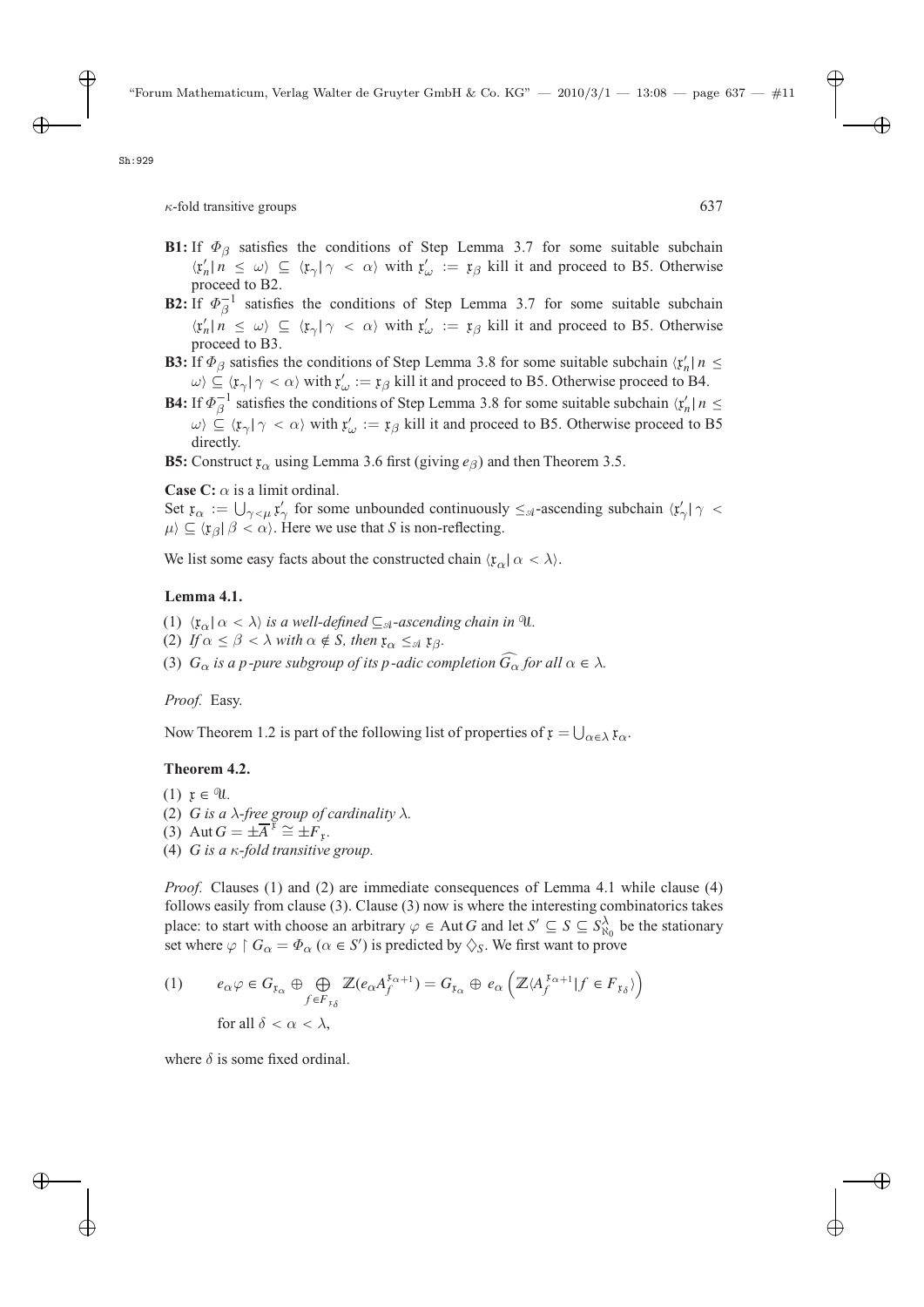Assume that (1) is wrong. Then

 $C_1 := \{ \alpha < \lambda \mid \varphi \restriction G_\alpha \text{ satisfies the conditions of Step Lemma 3.7 for } \alpha \in \mathbb{R} \}$ some suitable subchain  $\langle \mathbf{r}'_n | n \leq \omega \rangle \subseteq \langle \mathbf{r}_{\gamma} | \gamma < \alpha \rangle$ 

is an  $\omega$ -cub (unbounded and  $\omega$ -closed) and we can choose  $\alpha \in C_1 \cap S' \neq \emptyset$ . In particular  $x_{\alpha+1}$  is constructed from  $x_{\alpha}$  via Step Lemma 3.7, thus  $G_{\alpha+1} \subseteq_* G_{\alpha}$  is constructed as subgroup of the *n*-adic closure and some  $y \in G_{\alpha+1}$  exists with  $y_{\alpha} \notin G_{\alpha+1}$ . We now can subgroup of the p-adic closure and some  $y \in G_{\alpha+1}$  exists with  $y \varphi \notin G_{\alpha+1}$ . We now can write any  $g \in G_{\alpha+1}$  as a p-adic limit of a sequence  $\langle g_i | i \in \omega \rangle \subseteq G_\alpha$ , and  $\langle g_i \varphi | i \in \omega \rangle \subseteq G_\alpha$ <br>converges to  $g(\alpha)$  by continuity By Lemma 4.1  $G/G_{\alpha+1}$  is  $\kappa$ -free  $G_{\alpha+1}$  is n-adically closed converges to  $g\varphi$  by continuity. By Lemma 4.1  $G/G_{\alpha+1}$  is  $\kappa$ -free,  $G_{\alpha+1}$  is p-adically closed in G and  $g\varphi \in G_{\alpha+1}$ . But this explicitly includes  $y\varphi \in G_{\alpha+1}$ , a contradiction to the step lemma.

Next we sharpen (1) to

$$
(2) \qquad e_{\alpha}\varphi, e_{\alpha}\varphi^{-1} \in G_{\mathfrak{x}_{\alpha}} \oplus e_{\alpha}\left(\mathbb{Z}\langle A_{f}^{\mathfrak{x}_{\alpha+1}}|f \in F_{\mathfrak{x}_{\delta}}\rangle\right) \quad \text{for all} \quad \delta < \alpha < \lambda
$$

and some fixed ordinal  $\delta$ . Otherwise make use of the then existing  $\omega$ -cub

$$
C_2 := \{ \alpha < \lambda | \varphi \restriction G_\alpha \text{ fails but } \varphi^{-1} \restriction G_\alpha \text{ satisfies the conditions of}
$$

Step Lemma 3.7 for some suitable subchain  $\langle x'_n | n \le \omega \rangle \subseteq \langle x_\gamma | \gamma < \alpha \rangle$ 

for a contradiction similar to above. Using (2)

 $C := {\alpha < \lambda \mid \varphi \restriction G_{\alpha}}$  and  $\varphi^{-1} \restriction G_{\alpha}$  fail Step Lemma 3.7 and  $\varphi \restriction G_{\alpha} \in \text{Aut } G_{\alpha}$ 

is a cub now. With Step Lemma 3.8 we proceed to

(3)  $\varphi \upharpoonright G_{\alpha}, \varphi^{-1} \upharpoonright G_{\alpha} \in \mathbb{Z} \overline{A}^{\mathfrak{x}_{\alpha}} \text{ for all } \alpha \in C \cap S',$ 

where  $C \cap S' \subseteq S_{\aleph_0}^{\lambda}$  is stationary.

Assume that (3) is wrong. If  $\varphi \upharpoonright G_\alpha \notin \mathbb{Z}^{\overline{A}^T\alpha}$  for some  $\alpha \in C \cap S'$  it gets killed by Step I emma 3.8 during procedure B3, contradiction Thus  $\alpha \upharpoonright G \in \mathbb{Z}^{\overline{A}^T\alpha}$  is obligatory This Lemma 3.8 during procedure B3, contradiction. Thus  $\varphi \restriction G_\alpha \in \mathbb{Z}^{\overline{A}}^{\overline{x}_\alpha}$  is obligatory. This again clears the way for procedure B4 and also  $\varphi^{-1} \upharpoonright G_{\alpha} \in \mathbb{Z} \overline{A}^{\mathfrak{x}_{\alpha}}$  follows.

Next we fix some  $\alpha \in C \cap S'$  and take a closer look at (3): as  $\alpha \in S_{\alpha_0}^{\lambda}$  there exists some  $\beta$  $\beta < \alpha$  with  $\varphi \restriction G_\alpha$ ,  $\varphi^{-1} \restriction G_\alpha \in \mathbb{Z} \langle A_f^{\{x_\alpha\}} \rbrace f \in F_{\{x_\beta\}}$ . Evaluating  $\varphi \varphi^{-1} = 1$  at  $e_\beta$  we can  $\exists \alpha \in \mathbb{Z}$  to the first second agree sing  $\mathbb{Z}^r$ , applicating in jump from  $\mathbb{Z}\langle A_f^{x_\alpha} | f \in F_{x_\beta} \rangle$  to the freely generated group ring  $\mathbb{Z}F_{x_\beta}$  resulting in

(4) 
$$
\varphi \upharpoonright G_{\alpha}, \varphi^{-1} \upharpoonright G_{\alpha} \in \pm \overline{A}^{\mathfrak{x}_{\alpha}}
$$
 for all  $\alpha \in C \cap S'$ .

Recalling (2) we can sharpen (4) directly to

(5) 
$$
\varphi \upharpoonright G_{\alpha}, \varphi^{-1} \upharpoonright G_{\alpha} \in \langle \pm A_f^{\tau_{\alpha}} \upharpoonright f \in F_{\tau_{\delta}} \rangle \text{ for all } \alpha \in C \cap S'
$$

and some fixed ordinal  $\delta$ . Otherwise for  $\delta < \alpha \in C \cap S' \subseteq S_N^{\lambda_0}$  we can choose  $\delta < \beta < \alpha$ with  $\varphi \restriction G_\alpha$ ,  $\varphi^{-1} \restriction G_\alpha \in \langle \pm A_f^{x_\alpha} | f \in F_{x_\beta} \rangle$ . Now evaluate  $\varphi$  (respectively  $\varphi^{-1}$ ) at  $e_\beta$  for a contradiction contradiction.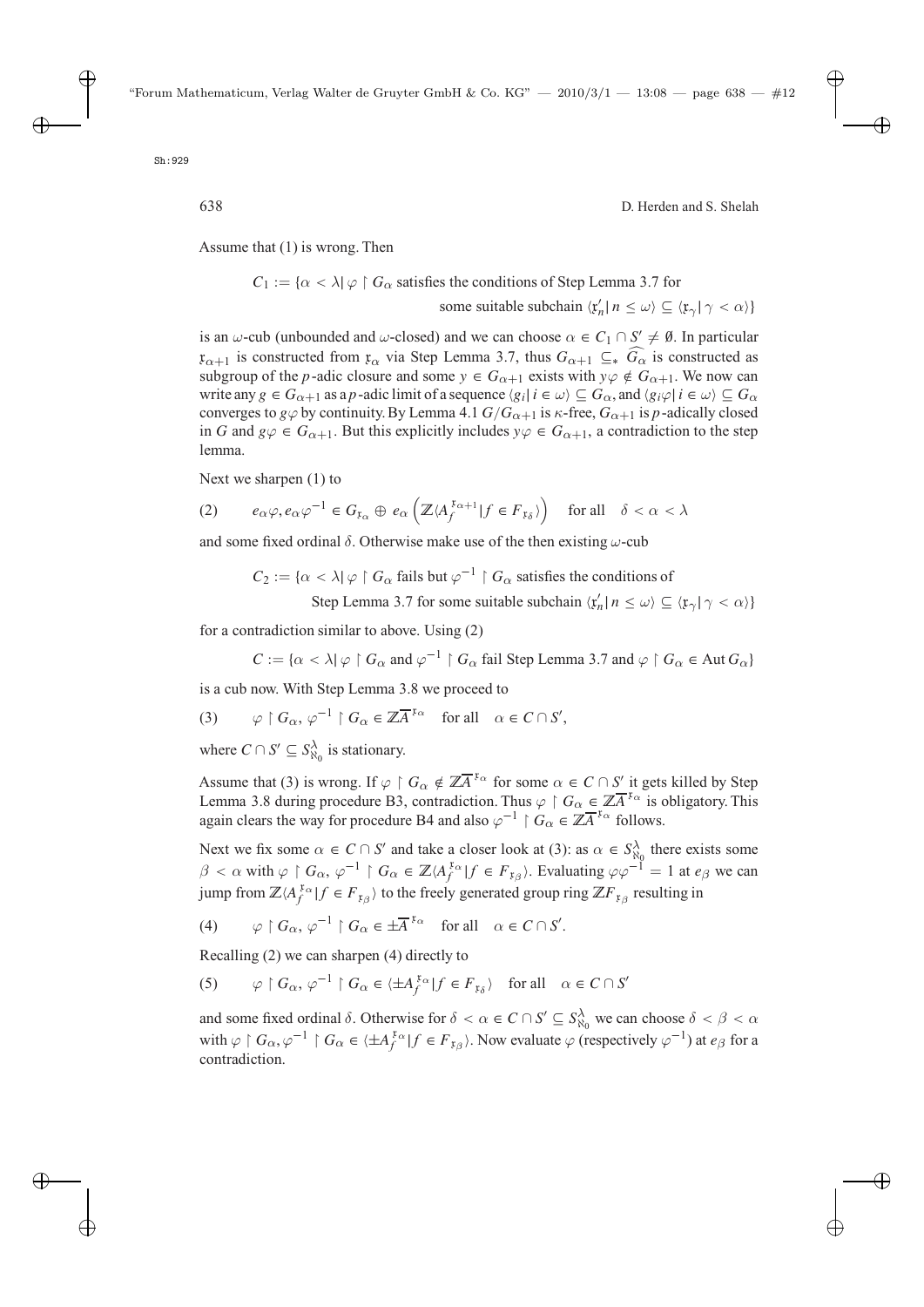For  $\alpha \in C \cap S'$  choose  $f_{\alpha} \in F_{\mathfrak{p}_{\delta}}$  with  $\varphi \upharpoonright G_{\alpha} \in \{-A_{f_{\alpha}}^{\mathfrak{x}}A_{f_{\alpha}}^{\mathfrak{x}}\}$ . For  $\delta < \alpha_1, \alpha_2 \in C \cap S'$ evaluation of  $\varphi$  at  $e_{\delta}$  then leads to  $f_{\alpha_1} = f_{\alpha_2}$ . Thus the sequence  $\langle f_{\alpha} | \alpha \in C \cap S' \rangle$  becomes constant and there exists a unique  $f \in F_{\alpha}$  with either  $\varphi = A^{\xi}$  or  $\varphi = -A^{\xi}$ . constant and there exists a unique  $f \in F_{\mathfrak{x}_{\delta}}$  with either  $\varphi = A_f^{\mathfrak{x}}$  or  $\varphi = -A_f^{\mathfrak{x}}$ .  $\Box$ 

## **5 Further Discussion**

The presented construction can be manipulated canonically to offer some further results.

To start with: from Definition 2.1 onwards we assumed that for every  $x \in A$  the group  $K_x = |F_x(a^*, a^*)|$  is freely generated of cardinality  $\kappa$ . This is possible only for  $\kappa \ge \aleph_0$  or else  $\kappa = 1$ , and indeed the whole construction works fine also for 1-fold transitive groups with trivial  $K_{x} = \{1_{F_{x}}\}\$ . Therefore we formulate

**Corollary 5.1.** Let  $\lambda$  be a regular cardinal with  $\Diamond$ <sub>S</sub> for some non-reflecting stationary  $S \subseteq S_{\aleph_0}^{\lambda}$ . Then there exists a  $\lambda$ -free uniquely transitive group of cardinality  $\lambda$ .

Furthermore it is easy to replace the Diamond argumentation by a Black Box argumentation and we formulate as dual result to Theorem 1.2.

**Theorem 5.2.** *Let*  $\kappa \ge \aleph_0$  *be a cardinal and*  $\lambda > \kappa$  *be a regular cardinal with*  $\lambda^{\aleph_0} = \lambda$ *. Then there exists an*  $\aleph_1$ *-free*  $\kappa$ *-fold transitive group of cardinality*  $\lambda$ *.* 

*Proof.* Replace  $\mathcal A$  and  $\mathcal U$  by  $\mathcal A^*$  and  $\mathcal U^*$  respectively. Concerning the main construction progress similar to [6]. progress similar to [6].

## **References**

- [1] Eklof P., Mekler A.: Almost Free Modules. Elsevier Science, Amsterdam 2002
- [2] Fuchs L.: Infinite Abelian Groups, Vol. 1&2. Academic Press, New York 1970 & 1973
- [3] Göbel R., Herden D.: E(R)-algebras that are sharply transitive modules. J. Algebra **<sup>311</sup>** (2007), 319–336
- [4] Göbel R., Herden D.: Constructing sharply transitive R–modules of rank  $\leq 2^{\aleph_0}$ . J. Group Theory **10** (2007), 467–475
- [5] Göbel R., Herden D.: The existence of large  $E(R)$ -algebras that are sharply transitive modules. Commun. Algebra **36** (2008), 120–191
- [6] Göbel R., Shelah S.: Uniquely transitive torsion-free abelian groups. In: Rings, Modules, Algebras, and Abelian Groups, pp. 271–290. Marcel Dekker Pure and Applied Math. 236, 2004
- [7] Göbel R., Trlifaj J.: Approximation Theory and Endomorphism Algebras. Walter de Gruyter, Berlin 2006
- [8] Herden D.: Uniquely Transitive R–modules. PhD thesis, University of Duisburg-Essen, Campus Essen 2005
- [9] Jech T.: Set Theory. Springer, Berlin 2003
- [10] Shelah S.: Diamonds (Sh922), in preparation

Received 1 March 2008; in final form 4 September 2008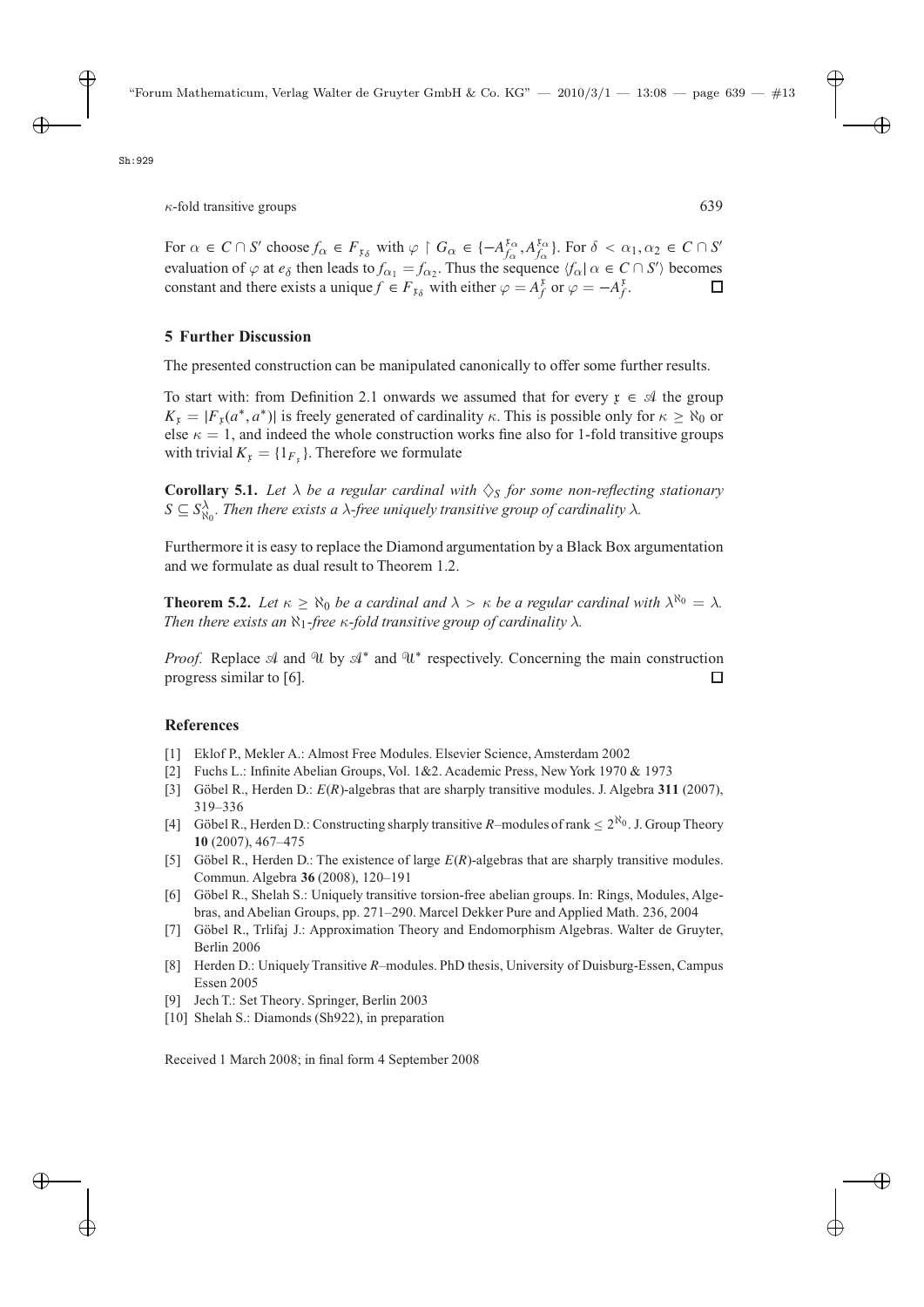Department of Mathematics, University of Duisburg-Essen, Campus Essen, 45117 Essen, Germany and

Einstein Institute of Mathematics, Hebrew University of Jerusalem, Edmond J. Safra Campus, Givat Ram, Jerusalem 91904, Israel

Daniel.Herden@uni-due.de

Einstein Institute of Mathematics, Hebrew University of Jerusalem, Edmond J. Safra Campus, Givat Ram, Jerusalem 91904, Israel

and

Center for Mathematical Sciences Research, Rutgers, The State University of New Jersey, 110 Frelinghuysen Road, Piscataway, NJ 08854-8019 USA

Shelah@math.huji.ac.il